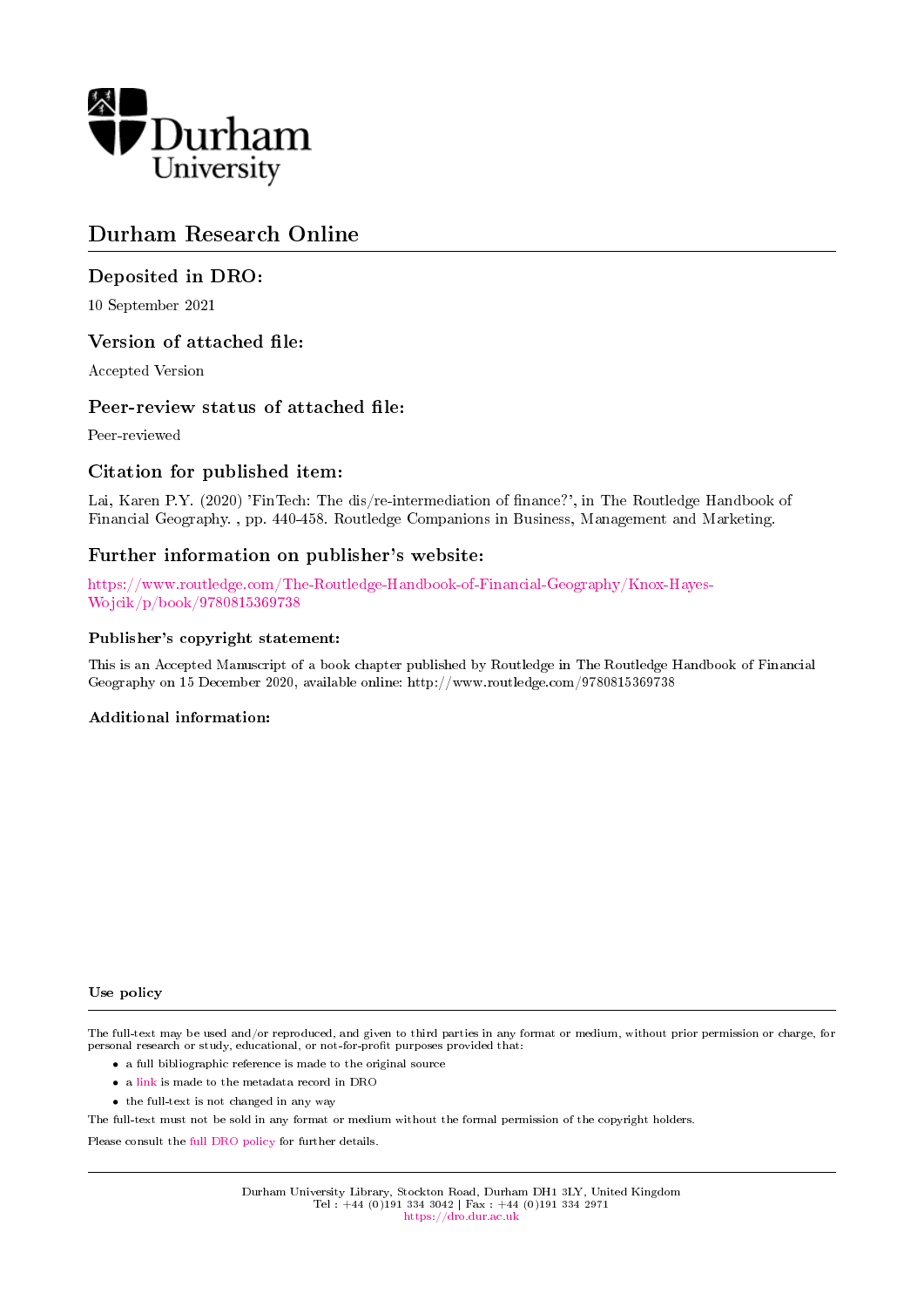## **FinTech: The dis/re-intermediation of finance?**

Version: 30 April 2020

Cite as: Lai, Karen P.Y. (2020) 'FinTech: The dis/re-intermediation of finance?' in Janelle Knox-Hayes and Dariusz Wójcik (Eds.), *The Routledge Handbook of Financial Geography*, London: Routledge, pp. 440-458.

#### **Karen P.Y. Lai**

Department of Geography, Durham University [karen.lai@durham.ac.uk](mailto:karen.lai@durham.ac.uk))

#### **Abstract**

FinTech encompasses a new wave of companies developing new products and platforms to change the way businesses and consumers make payments, lend, borrow and invest. This chapter examines the ways in which FinTech products and services are reshaping the intermediation function of banks and how financial institutions have engaged with FinTech firms in different ways, resulting in variegated forms of organizational change, inter-firm relationships and changing production and financial networks. Setting up banks and technology firms as direct competitors in the FinTech ecosystem, as 'incumbents' versus 'disruptors', overly simplifies their position and power in different product segments, geographical markets and industry networks. Instead, a financial ecologies approach offers greater flexibility for studying shifting configurations of economic actors across banking and FinTech sectors, with important implications for how we understand the nature of financial/non-financial firms, changing roles of international financial centers and the nature of inter-firm and inter-industry networks in global finance.

\_\_\_\_\_\_\_\_\_\_\_\_\_\_\_\_\_\_\_\_\_\_\_\_\_\_\_\_\_\_\_\_\_\_\_\_\_\_\_\_\_\_\_\_\_\_\_\_\_\_\_\_\_\_\_\_\_\_\_\_\_\_\_\_\_\_\_\_\_\_\_\_

#### **Introduction**

FinTech, a short hand for 'financial technology' has been making waves in the headlines in recent years, particularly in terms of its potential to disrupt the landscape of not just banking but also a range of financial institutions, intermediaries, technology and e-commerce companies (The Economist, 2015, Langley and Leyshon, 2017b, Hendrikse et al., 2018). FinTech encompasses a new wave of companies that are developing products, systems and platforms to change the way businesses and consumers make payments, lend, borrow and invest. Operating at the intersections of financial services and technology sectors, technologyfocused start-ups and new market entrants are creating new products and services that are currently provided by the traditional financial services industry. In doing so, FinTech is gaining significant momentum and causing disruption to the traditional value chain and roles of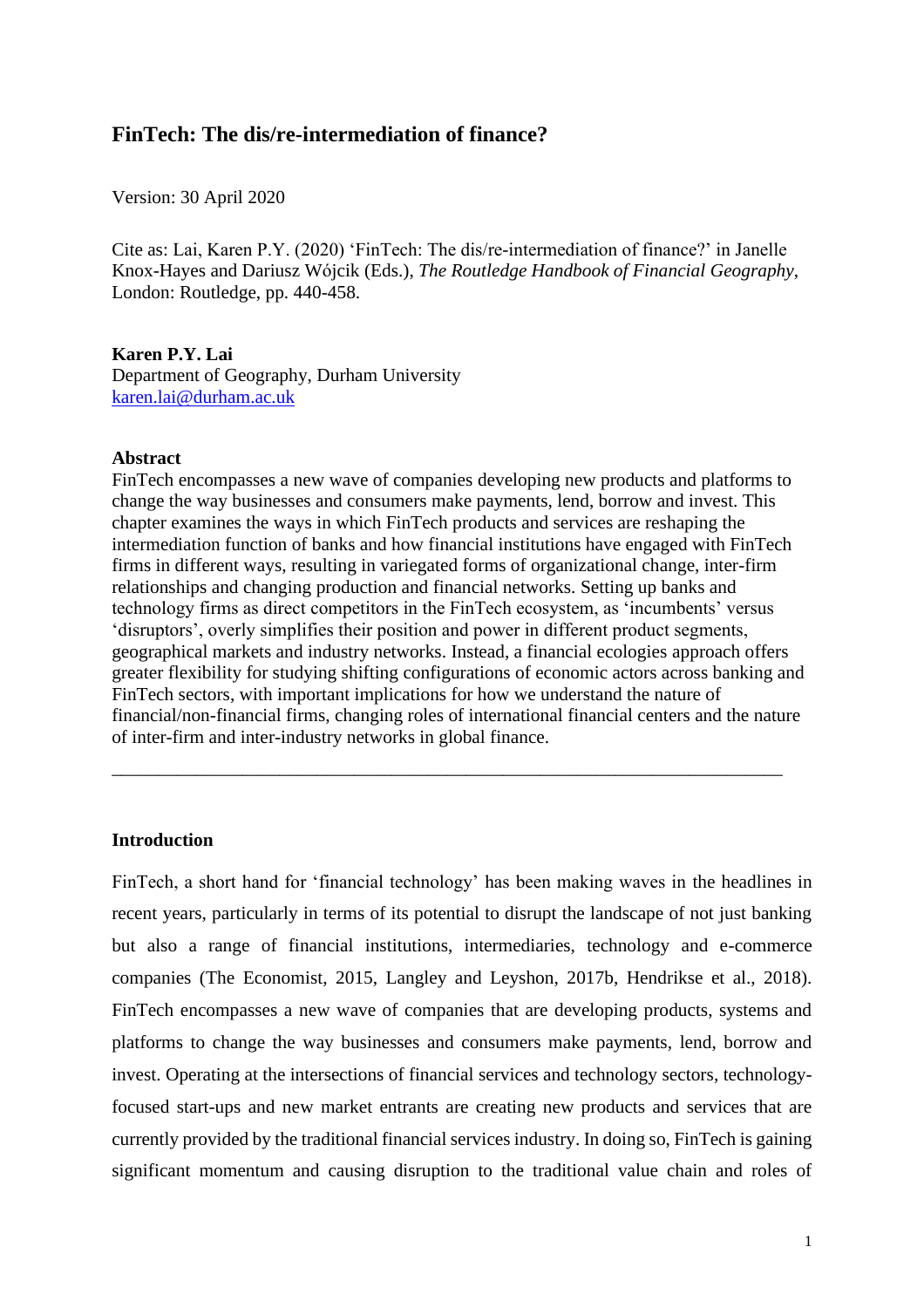conventional financial institutions. The most disrupted sectors, or at least most frequently highlighted in the news, are payments and fund transfers, crowdfunding, and peer to peer lending. Just between 2013 to 2014, global investment in FinTech ventures tripled from US\$4.05 billion to US\$12.21 billion, outstripping the growth in overall venture capital investments (Accenture, 2015). While there are on-going debates about whether the future of financial services would be characterised by ruptures (due to displacement or obsolescence) or redistribution (as existing players grow and enrich the market or simply acquire new FinTech firms and technologies), FinTech is being actively promoted in a number of international financial centres (IFCs), such as New York, Luxembourg, Singapore and Hong Kong as presenting opportunities for capturing new market trends and developing new capabilities that would bolster their IFC status.

Amidst the growing interest and enthusiasm about FinTech in the industry press and in consultancy reports, there is limited scholarly engagement with debates on how exactly FinTech is reshaping the intermediary functions of banks and financial institutions, and impacts on firm strategies, organisation change, inter-firm relationships and underlying spatial dimensions of such evolving industrial landscapes and networks. This chapter examines the ways in which FinTech products and services are reshaping the intermediation function of banks, and the ways in financial institutions have engaged with FinTech firms in different ways, resulting in variegated forms of organizational change, inter-firm relationships and changing production and financial networks.

The discussion focuses on the roles of banks as intermediaries between capital and production in providing financial products and services, and critically unpacks the positioning of banks as 'incumbents' vis-à-vis FinTech firms as 'disruptors'. The cases of Singaporean bank DBS and British bank RBS exemplify the variegated ways in which banks are engaging with FinTech firms and technologies in selective ways in order to meet specific organizational goals or to mobilize business strategies in certain geographical markets. While it is difficult to conclude who might be the winners and losers in such a rapidly evolving landscape (especially since the banking industry is still in the early phase of FinTech engagement and collaboration), such an analysis critically evaluates the potential of FinTech firms in disintermediation, given the continuing dominance of banks in shaping the terms of engagement between banking and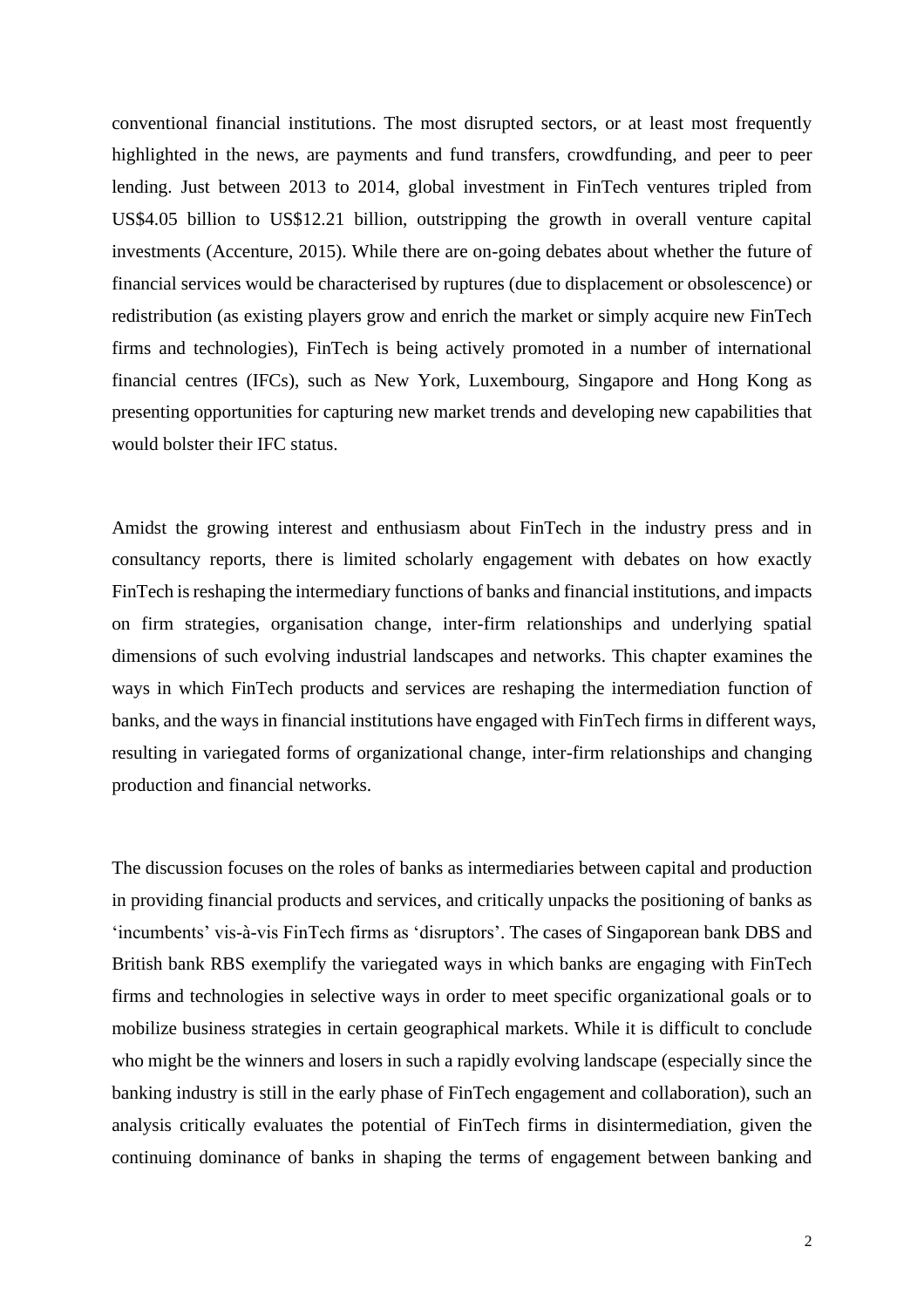FinTech firms. An enquiry into the intermediary function of banks brings new insights into issues of power in economic processes and inter-firm relationships, in which financial ecologies serve as a framework for studying shifting configurations of economic actors across industry sectors and geographical scales. Such an ecologies approach emphasizes the fluidity and uncertainty of dynamic relationships between different actors, be they banking or technology firms, regulators or consumers, as they form distinctive groupings of business relationships, financial practices and institutional networks that are further embedded in other configurations of wider technological or economic trends. The study of FinTech through financial ecologies is particularly well suited to examining the intersection of banks and financial institutions with technology firms and how they are in turn shaped by changing consumer expectations and regulatory environments. These have significant implications for how we might study the nature of financial/non-financial firms, changing roles of international financial centers and the nature of inter-firm and inter-industry networks in global finance.

#### **Incumbents and disruptors**

In one the early reports on FinTech from the World Economic Forum (2015), payments, deposits and lending, and capital raising were already identified as the top sectors for disruption, in terms of changing the intermediary roles of banks in existing financial transactions or relationships. For B2C (business-to-consumer) and B2B (business-to-business) lending, the emergence of online platforms allows individuals and businesses to lend and borrow without necessarily going through traditional banking institutions. Innovations such as new data sources and big data analytics are changing the pricing of risks, lending processes and lowering operating costs. More recently, the payments industry has also experienced a high level of disruption with the rise of blockchain technologies, new digital applications facilitating easier payments, and alternative processing networks, which could cut out intermediaries like banks, clearing houses and exchanges. Overall, disintermediation is seen as FinTech's most powerful potential impact on reshaping the financial services industry and financial networks.

Asset management and insurance are also feeling the pressure from FinTech innovations. For the insurance sector, new calculative technologies are changing the pricing and underwriting of risks, changing consumer behaviour, and new distribution and business models. The emergence of data analytics in the investment sector has enabled firms to target investors in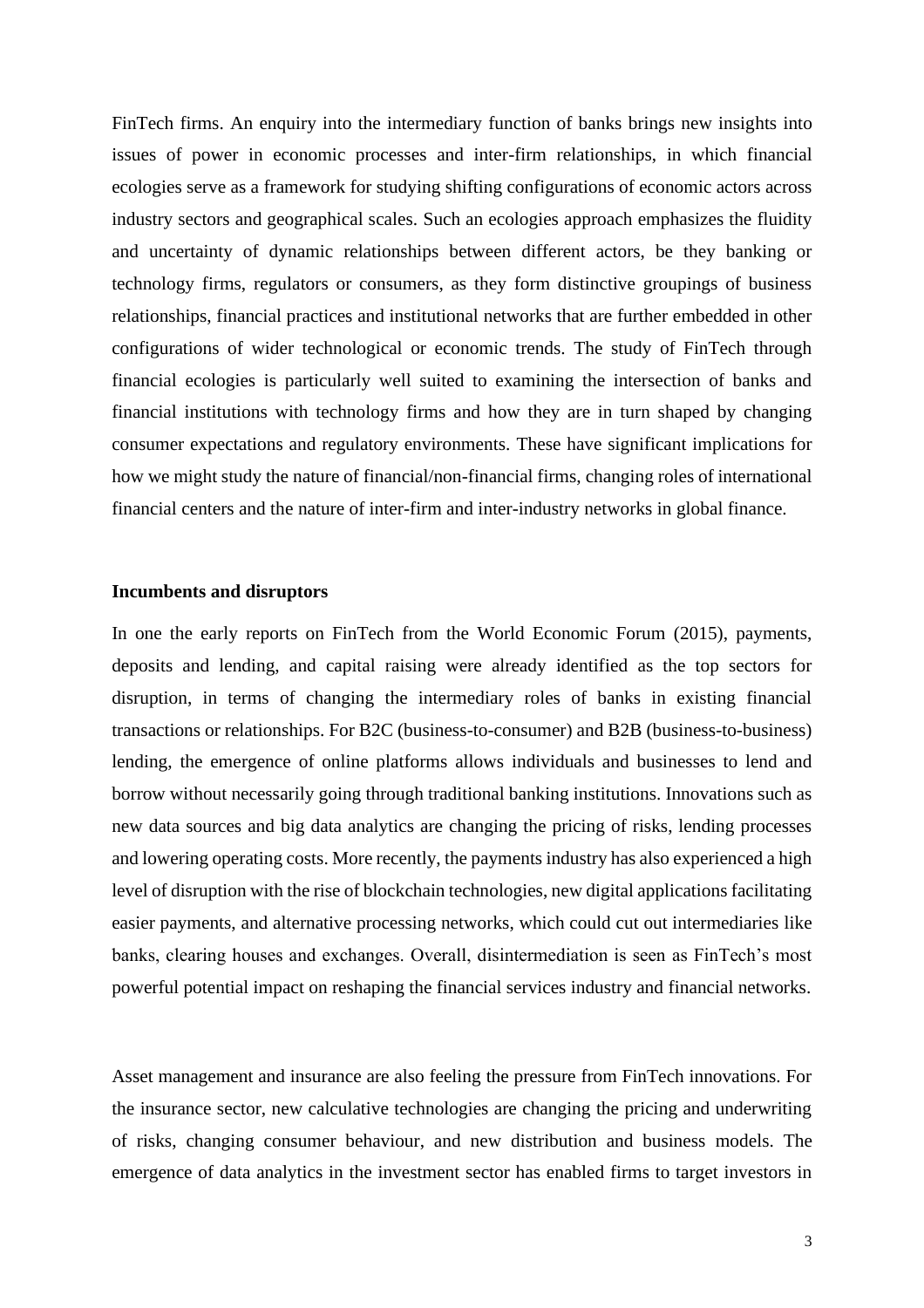new ways by delivering tailored products and automated investing through robo-advisors, which are digital platforms that provide automated, algorithm-driven financial planning services with little or no human supervision. Robo-advisors have gained recent popularity as consumers seek low-cost investment opportunities, with the ability to set up a customised, diverse portfolio and access to wealth management services previously reserved for the ultrawealthy.

To examine how FinTech products and services are reshaping the intermediation function of banks and the ways in which banks have engaged with FinTech firms, this chapter takes an actor-focused approach in identifying key actors in the evolving FinTech ecosystem, which are grouped into 5 main types:

- **Banks** that have loans and deposit facilities as well as a range of other financial service functions (such as credit, foreign exchange, money markets and underwriting). These banks may be very large entities with global customer base, such as HSBC, Citigroup and Duetsche Bank, or mid-sized regional or local banks, such as Santander, Macquarie and DBS. These are often seen as 'incumbents' in terms of their well established hold on various segments of banking and finance and large customer base, who are facing increasing competition from FinTech companies.
- **Non-bank financial institutions** such as insurance companies, venture capital firms, hedge funds and asset managers who offer financial services but do not have a banking license. While some of their key services are also being affected by FinTech applicatons (such as robo-advising and peer-to-peer lending), they tend to be seen as being less 'threatened' by FinTech companies compared to banks.
- Big **technology companies** that are active in the financial services segment but not exclusively so, such as Apple, Google and Alibaba. They are seen as 'disruptors' entering into financial services provision as a non-financial company.
- **Start-ups** are usually small companies that are focused on a particular innovative technology or process that have the potential to change existing financial transactions or relationships. These are often fast-moving companies that are new to financial services and also commonly labelled as 'disruptors'. Companies include Stripe (mobile payments), Betterment (automated investing), Prosper (peer-to-peer lending), Moven (retail banking), and Lemonade (insurance).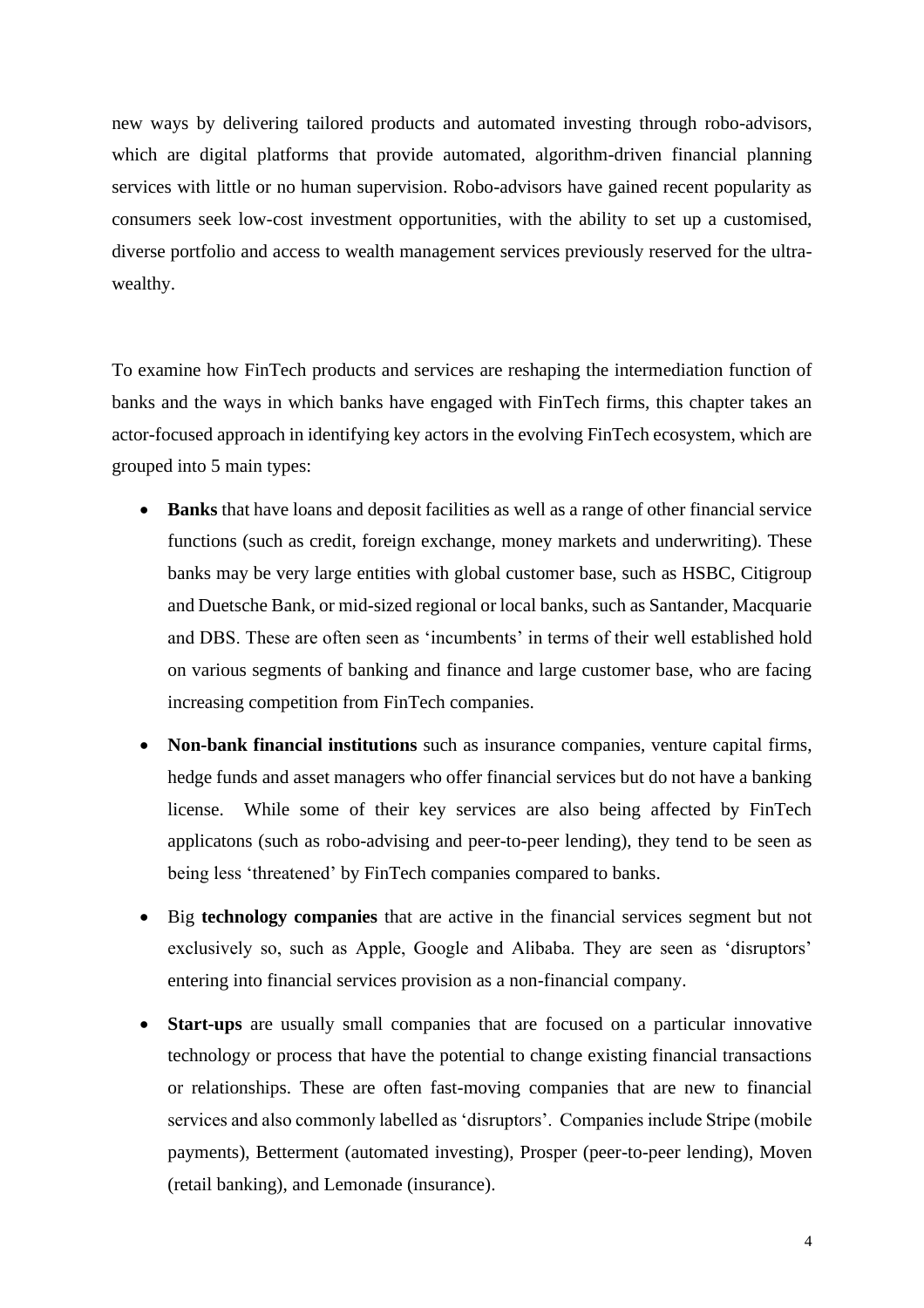• As **state entities**, regulators and government agencies work with financial institutions as well as technology firms in the revising or drafting regulatory frameworks so as to ensure their relevance and effectiveness. Many of them are also taking on promotional roles in terms of industry communication and outreach activities to encourage research and investment in fintech solutions. These regulatory and promotional policies may alter the scope of competiveness for incumbents and disruptors by, for instance, increasing the cost of compliance for some firms or removing licensing requirements for certain types of financial services.

A key dimension of studying different types of actors relate to how FinTech might be reshaping the industry power and positions of incumbents (usually existing, large financial institutions) and disruptors (often small start-ups or large technology firms moving into financial business segments), and the strategic response of incumbents in protecting their market share or developing technological expertise themselves (through organic growth or acquisitions). Existing financial institutions, for instance, could leverage on their existing customer relationships and firm networks when developing new processes for predicting consumer needs, offer compelling value propositions and generate new income streams. On the other hand, technology firms are placing significant pressure on the competitive landscape with lower costs, higher efficiency and ability to tailor products that better suit that customer profiles and needs. Non-bank internet giants such as Ant Financial, JD.com, and Amazon Lending are increasingly encroaching on traditional banks' core businesses by extending loans to retail customers and small- and medium- enterprises (SMEs). These internet and technology firms often extend their edge in artificial intelligence, data analytics and the vast amounts of client data they have amassed through their technology services and internet platforms to service these borrowers, especially those who had previously been underserved by banks.

Amidst these broader trends and expectations, however, there are different drivers in different geographical markets for FinTech developments. In developed markets such as the US and Europe, where banks have well established networks with corporate and retail customers, the advantages offered by FinTech come from the basis of improving efficiency, reducing transaction costs and adding value to businesses and consumers. In developing economies, on the other hand, where large segments of the population are still unbanked, FinTech tends to be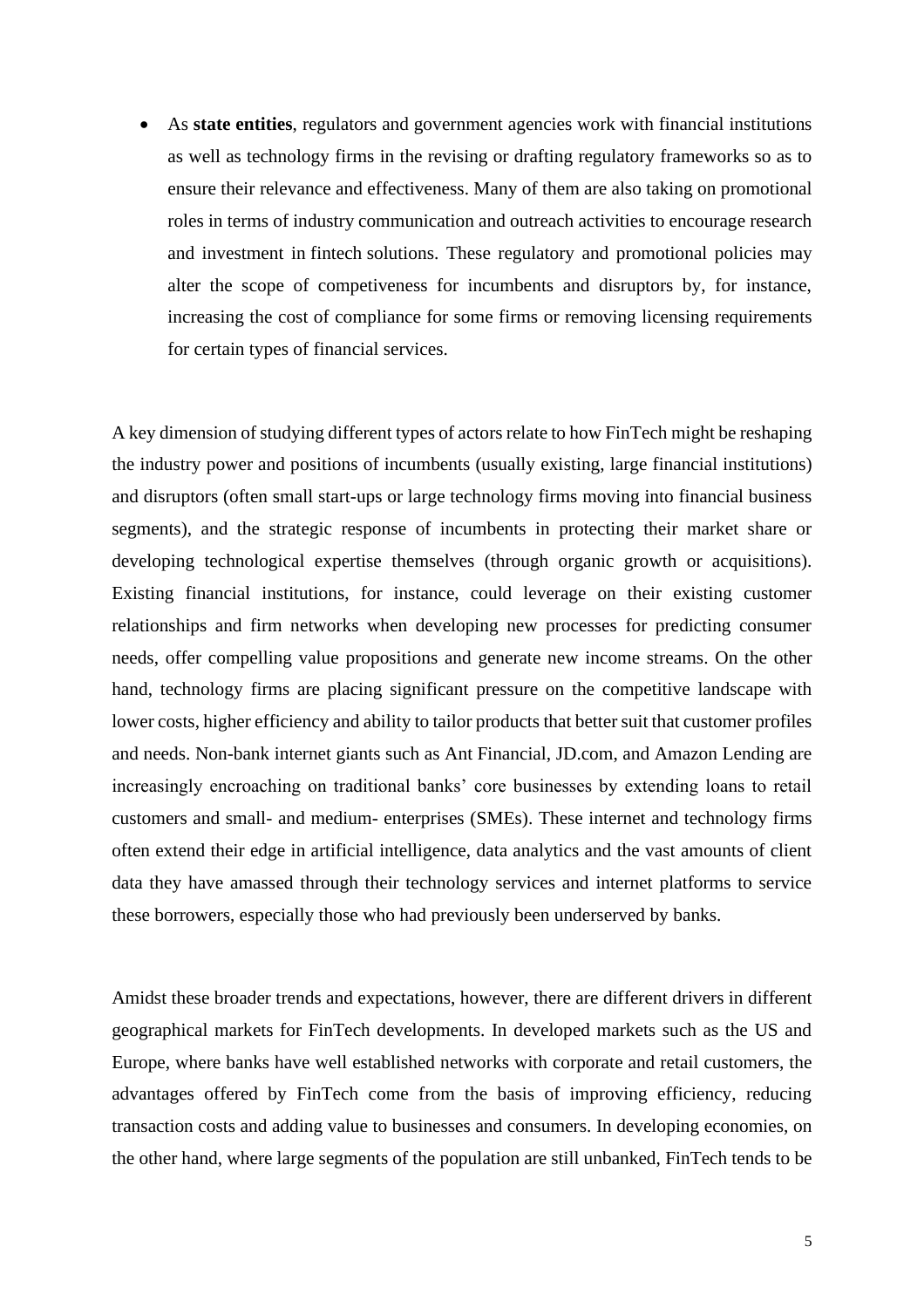driven by other critical needs such as financial inclusion and access to business working capital, building on earlier history of micro-lending programs (Duncombe and Boateng, 2009, Roy, 2010). This means the ways in which banks and technology firms engage with one another will differ across geographical markets, in terms of who might have greater leverage or advantages.

### **Integrating banking and FinTech**

In the contemporary marketplace where consumers are used to quick and convenient access to a wide range of services, FinTech firms are placing considerable pressure on banks by offering financial products, such as business and personal loans, payments, mobile wallets, and investments, in quicker and more flexible ways. In the lending space, for example, FinTech lenders have become particularly attractive to business and retail consumers due to much faster approval, simpler transaction process, and greater flexibility around the types of documents and evidence required for application and reporting. Their mode of delivery via online and mobile platforms also appeal to a growing segment of consumers who have become used to such platform-based interface and value the convenience of mobile financial applications that integrate with other lifestyle usage (e.g. retail payments, loyalty programs, travel services). These are creating competitive pressures on banks to adjust to digitalization, data-driven modes of decision-making and changing consumer behaviour. However, setting up banks and technology firms as direct competitors in the FinTech ecosystem, as 'incumbents' versus 'disruptors', overly simplifies their position and power in different product segments, geographical markets and industry networks. The relationships with banks and newer technology-focused firms are much more complex than those presented in consultancy reports and mainstream media. Many banks are engaging with FinTech firms and technologies in selective and variegated ways, ranging from creating wholly owned FinTech subsidiaries to the selective licensing of FinTech products and platforms under the auspices of the banks. The use of Application Programming Interface (API) offers a useful lens for examining the nature of banking-FinTech relationships.

APIs have been around since the 1960s but have become a hot topic in an increasingly digital economy. At the very basic level, an API is an interface that software uses to access particular information or connect to certain resources, such as data, servers, devices and other applications, in order to perform certain tasks. While they used to be more limited to technical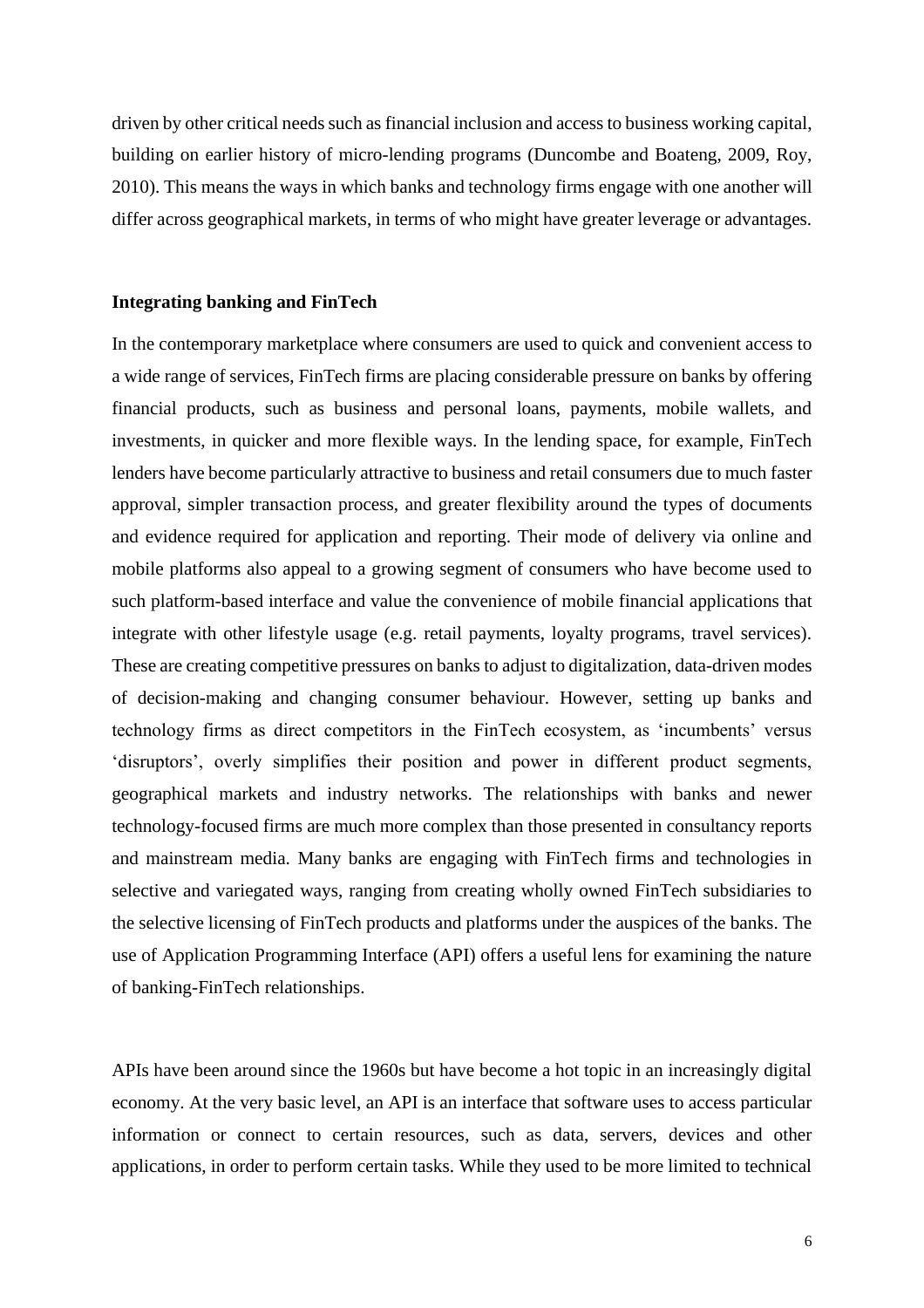domains (such as computer coding and IT infrastructure), they have now become important for business growth and increasingly used in sectors such as automotive and retail. Within the automotive industry, for instance, APIs are used to embed efficiency data, driving statistics, route information and real-time alerts onto dashboards. Some retailers are using APIs to set up multi-brand shopping platforms, track inventory, and help consumers locate stores. In banking and FinTech sectors, APIs are playing vital roles in connecting different organizations and technologies into broader ecosystems of information and resources (Figure 1). APIs underpin many types of financial product delivery as they are a form of infrastructure technology that enables new forms of data packaging and analytics to 'speak' to one another between old legacy systems of banks and new offerings by FinTech companies. In a similar way to open-source software, APIs allow developers, applications, and websites to tap into databases and assets by acting like a universal converter plug to access a range of data and services. Figure 2a shows various functions offered by APIs in banking, ranging from traditional loans and lending to digital payments, accounting and fraud detection. Through combining or 'stacking' APIs, FinTech firms are able to tap into markets and consumers previously underserved by banks as they could bypass the legacy systems of banks to offer particular products or services directly to corporate or retail consumers.

## \*\*\* **Figure 1.** API connects banking services and FinTech applications to meet customer needs. (Source: Author) \*\*\*

#### **\*\*\* Figure 2a.** Different types of API functions (Source: Author) \*\*\*

Figure 2b shows some examples of FinTech firms that have made use of different APIs to offer different combinations of financial products and services. Stripe, for instance, is a technology company that has made significant inroads into the online payments sector in recent years. By stacking various APIs in machine learning, fraud detection, data analytics, payment systems and tax management, Stripe is able to offer highly customized and cost-effective financial and business solutions to companies ranging from startups to large internet businesses like Amazon, Google, Kickstarter and Expedia. Under the Stripe umbrella, for example, Radar offers fraud detection through machine learning across data points and transaction patterns; Sigma is a business analytics tool for corporate analysis, business management and reporting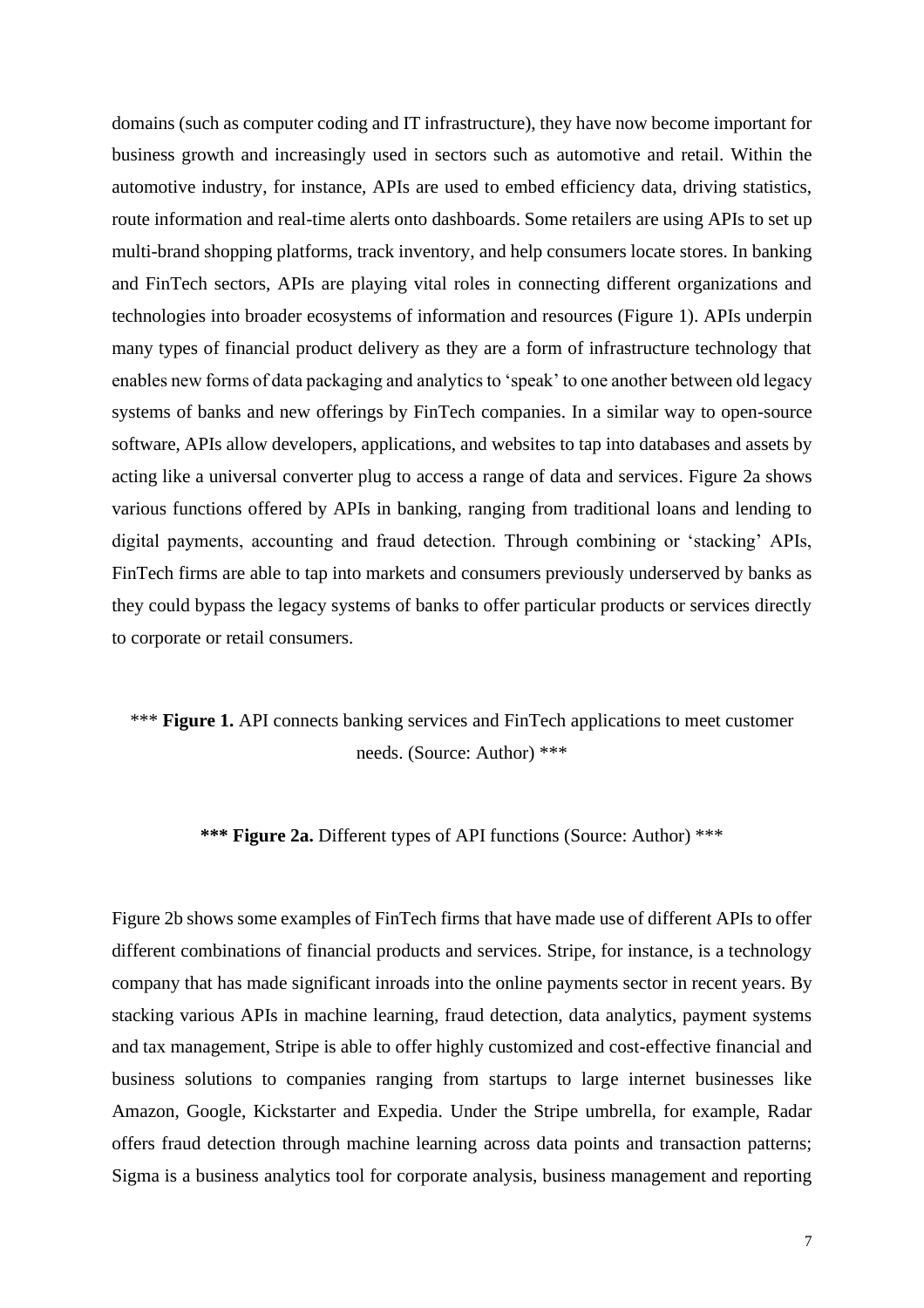requirements; Stripe Billing API integrate into existing websites, mobile apps, and customer relationship management (CRM) systems to offer customized subscription and pricing models; and Atlas is a tool for startups offering company incorporation, bank accounting opening and tax advisory services. A key selling point of such FinTech companies is that they not only offer financial solutions (e.g. loans, mobile payments, invoicing, foreign exchange) but, through combining APIs, also offer a suite of customizable business solutions such as business analytics, accounting, customer relationship management, shipping and data security. In doing so, they offer substantive value propositions to companies in moving their financial services needs away from traditional banks to FinTech companies, especially if their the majority of their businesses are already based online and therefore require strong integration with online systems (whether for payments, loyalty programs, data management, or cloud services).

## \*\*\* **Figure 2b.** FinTech firms offer a range of financial products and services by stacking APIs. \*\*\*

Banks are certainly aware of the strengths of APIs and many are working at finding ways to open up or integrate their existing system to the wide library of APIs available. A key obstacle is the fact that most banks have old legacy systems for payments, customer data management, credit scoring and so on, which are secure but also slow and difficult to integrate with new formats and demands that are increasingly driven by digital technologies and internet economies. Banking data, in dealing with "matters as varied as account transactions, mortgage payments and fitness club subscriptions, is currently not easy to share with a third party in a format that computers can read for feeding into apps or for use by new banks getting off the ground" (Hussain, 2017). On the other hand, for FinTech firms and new challenger banks, while they exist as highly flexible platforms that offer plug-and-play capabilities through APIs, their functions can be limited if not connected to customer accounts and data, which many banks do still hold. Therefore, setting up banks and FinTech firms as direct competitors, as 'incumbents' versus 'disruptors', overly simplifies their roles and positions in the market.

In seeking to unpack the roles and practices of different banks and FinTech firms, trace the emergence of new relationships and networks, and examine broader shifts in the market for financial products and business services, the concept of financial ecologies could be a useful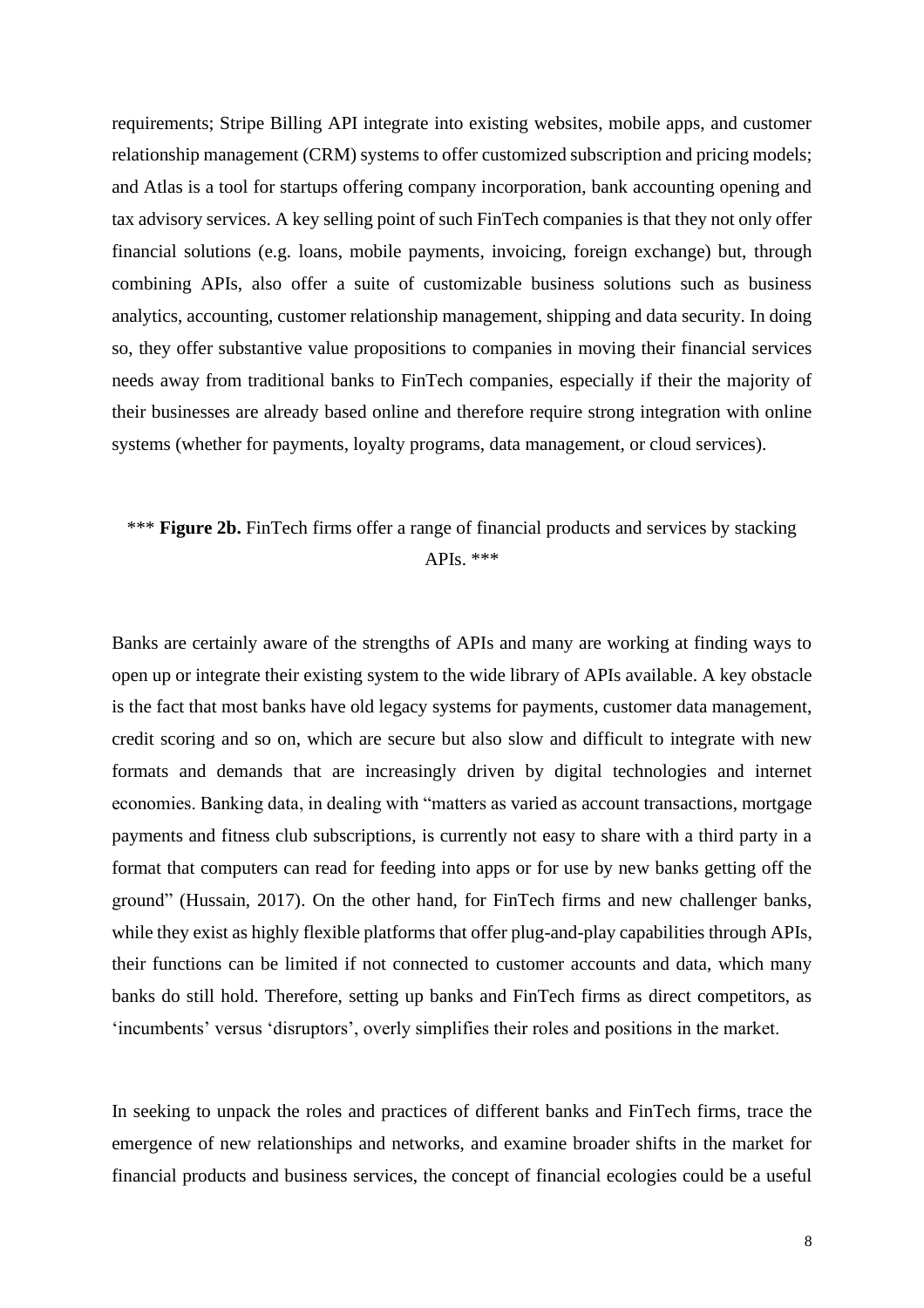device. A financial ecologies approach recasts the financial system as a coalition of smaller constitutive ecologies, such that distinctive groupings of financial knowledge, practices and subjectivities emerge in different places with uneven connectivity and material outcomes (Lai, 2016). Ecological networks capture the fluidity and emergence of socio-spatial relations, rather than resultant forms, which is well suited for analyzing tentative and emerging roles, networks and structures in the FinTech space. Such configurations are constantly open to new elements, broken alliances and reconstitutions. This financial ecologies approach is being taken up by some scholars to understand new financial logics and network behavior, such as the crowdfunding economy (Langley and Leyshon, 2017a), how peer-to-peer lending reshapes entrepreneurial subjectivities (Carolan, 2019), and the investment philosophy and practices underpinning financial coaching and social finance (Rosenman, 2019, Loomis, 2018). Framing FinTech as ecologies can be particularly effective for capturing a certain 'stickiness' to relations and processes that might prove more stubborn to shifting than others, thereby preserving existing power relations amongst 'incumbents' and 'disruptors'; or the difficulty of predicting or steering mutations and new paths once they are set into motion, which then permits for greater scope of economic outcomes and possibilities in economic change.

For banks who seem to be facing increasingly strong dis/re-intermediation challenge from FinTech firms, many of them are making different forms of investments in technology in terms of in-house infrastructure and technology-focused teams or departments, as well as engaging with FinTech firms to access or take over different assets and capabilities in areas such as blockchains, AI, payments and security. While almost no banks can now claim to ignore FinTech, their response and forms of engagement and investment in FinTech are quite varied and generally fall into four categories (Arnold, 2018). The first group of banks (sometimes called 'digital attackers') are *aggressive* in launching their own digital banks to enter new markets or to defend their market share from new FinTech players. Examples include the digital savings and lending operation launched by Goldman Sachs (named Marcus) and Yolt launched by Dutch bank ING, which are targeted at retail banking consumers. The second approach is *acquisitions*, in which banks would buy or invest in a start-up. Spain's BBVA, for instance, is one of many banks that has acquired a string of FinTech companies in different countries, such as Simple (a web and mobile application) in the US, Openpay (a payments platform) in Mexico and Holvi (a banking and business management platform) in Finland. The third group of banks have entered into *partnerships* with big technology companies. The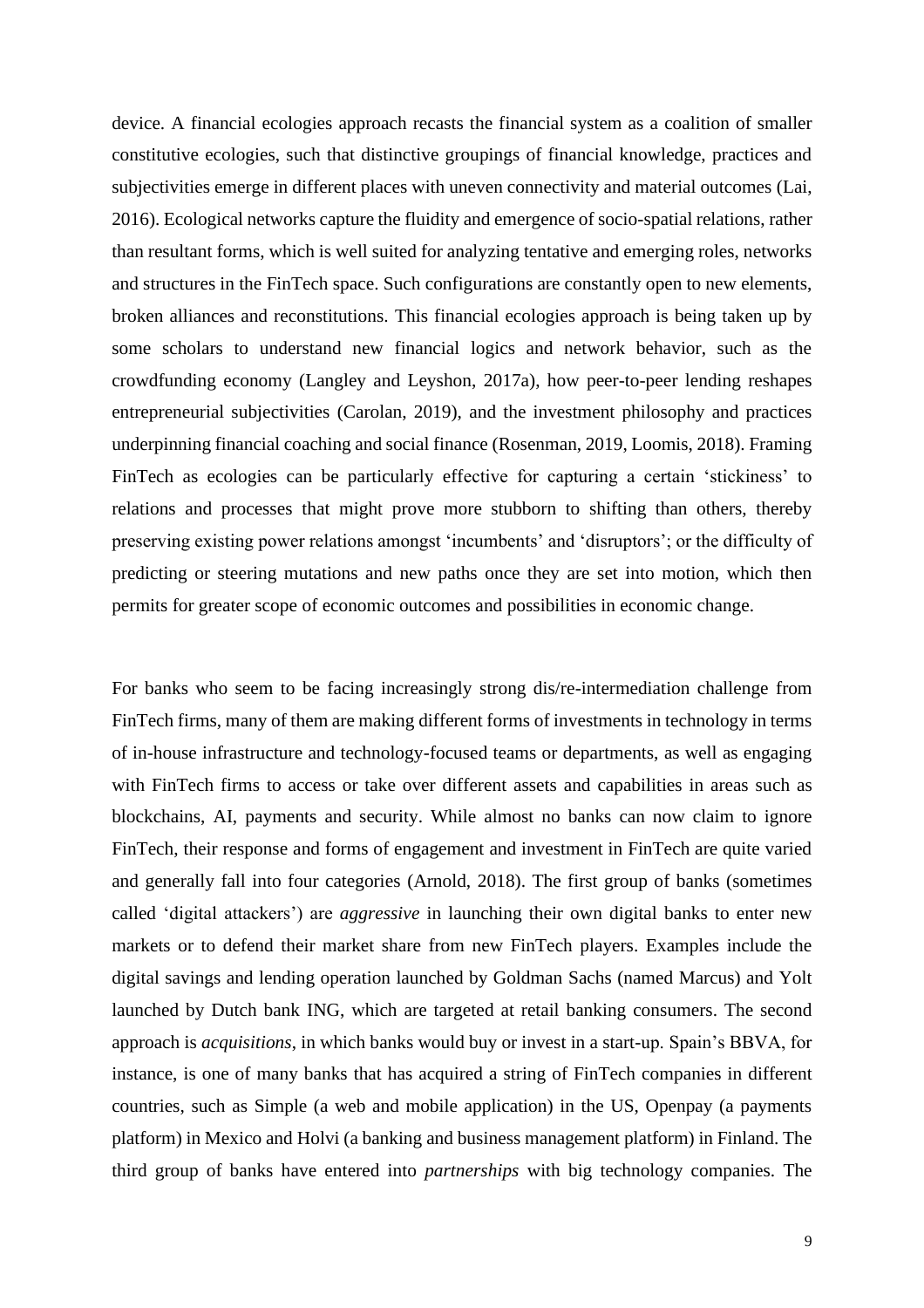partnership between JPMorgan Chase and Amazon, for example, brings together the biggest bank and largest e-commerce company in the USA and gives the latter access to the huge database of Amazon Prime customers. In expanding its use of blockchain technologies, Standard Chartered has partnered with Alipay to launch a digital remittance service for crossborder payments. A fourth group of banks are using FinTech for *diversification* and moving in to new markets as they face increasing pressure in their core payments and lending segments. Royal Bank of Canada, for instance, is aiming to become a more-than-banking firm by offering customers more diverse range of services such as company registration, cloud based accounting software, and researching neighborhoods when buying or selling a home, through a new digital platform that is integrated with other service partners. One particular area of concern common to all these four categories of banks is that of security and data protection. This is also an area where technology firms have been particularly important for banks and other financial institutions as they could offer advanced data analytics and digital security solutions to control access, authenticate information, or detect fraudulent or suspicious transactions.

As seen in the above discussion, banks are taking the potential disruptive impacts of FinTech companies seriously by engaging with FinTech firms and technologies in various ways. This does not mean that FinTech firms are able to completely change or reconfigure business strategies and organizational networks of banks, as the former often do not have the customer base, brand name and economies of scale of banks in order to fully utilize their technologies. The increasing use of APIs presents a good example of how banks and FinTech firms are partnering in changing the formulation and delivery of financial products and services. The next section presents two examples to illustrate how banks engage with FinTech in selective and varied ways in order to pursue particular goals, ranging from tentative partnerships and selective investments to complete incorporation or launching its own digital subsidiary bank. At the same time, these case studies also point to the unstable nature of such financial ecologies as both banks and FinTech firms continually reassess their market position in light of new opportunities and challenges from new technologies and regulatory changes, such that these networks are always in flux and evolving over time.

#### *Case study 1: DBS – Geographical expansion*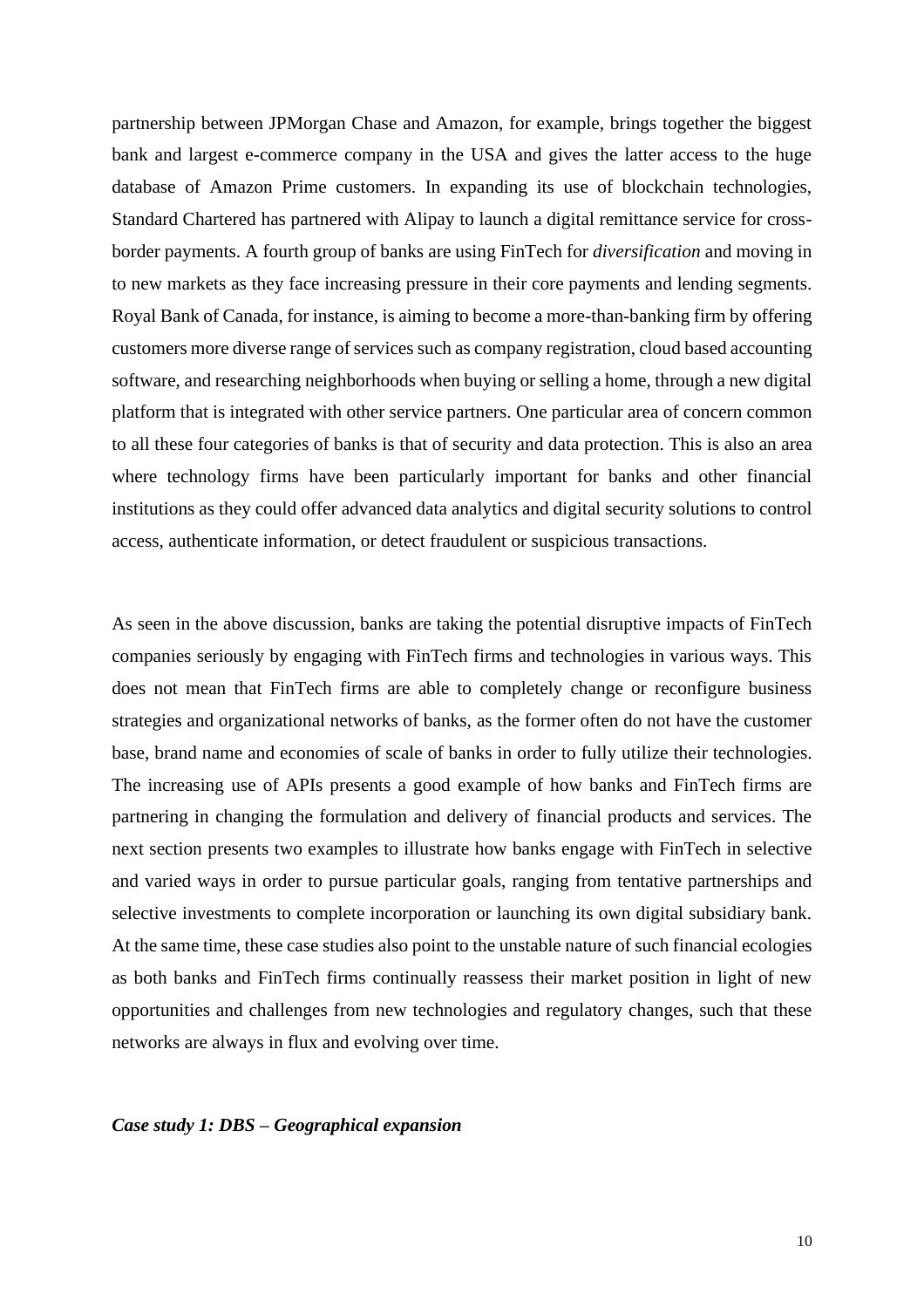DBS Bank was formerly known as the Development Bank of Singapore before it adopted the present moniker in 2003 to better reflect its changing role as a regional bank (Lai and Tan, 2016). The strategy for regional expansion into Asia was aligned with state developmental goals for Singaporean firms to develop a 'regional wing' to Singapore's economy and create further growth opportunities for Singaporean firms in overseas markets (Lai and Daniels, 2017). DBS' engagement with FinTech firms and technologies reflects this strategic interest of the bank to expand into new geographical markets in the region. This is done through the creation of a wholly owned subsidiary bank called DBS Digibank and an accelerator program called DBS Xchange (Figure 3).

## \*\*\* **Figure 3.** Financial ecologies of DBS, Digibank, DBS Xchange and other FinTech firms (Source: Author) \*\*\*

Digibank was set up in India and Indonesia to tap into the market potential of large unbanked populations in these two economies. It launched in India in April 2016 as India's only mobile bank with three key selling points enabled by FinTech. Firstly, customer service is provided by an AI-driven Virtual Assistant (through partnership with US-based FinTech company Kasisto), secondly, it provides an financial management tool for customers (using Singaporebased MoneyThor), and thirdly, it offers enhanced security in mobile authentication and transactions (through Singapore-based V-Key). In 2017, Digibank was launched in Indonesia with the same selling points, and also leveraging on a government biometric program that enabled accounts to be opened with a fingerprint for identity verification and enhanced security. DBS Digibank is only available in India and Indonesia, not in the home market of Singapore or elsewhere in the region. This points to the careful manner in which FinTech is being adopted for very specific goals of geographical expansion that is highly targeted to key market characteristics of those economies. In its home market in Singapore and elsewhere in the region, DBS is engaging with other FinTech companies for SME loans and other services, such as in accounting.

Another key dimension of DBS' engagement with FinTech is through its accelerator program, which has evolved over time with changing views about how investments in FinTech could provide better value for the bank and its clients. DBS Hotspot was started in 2015 as an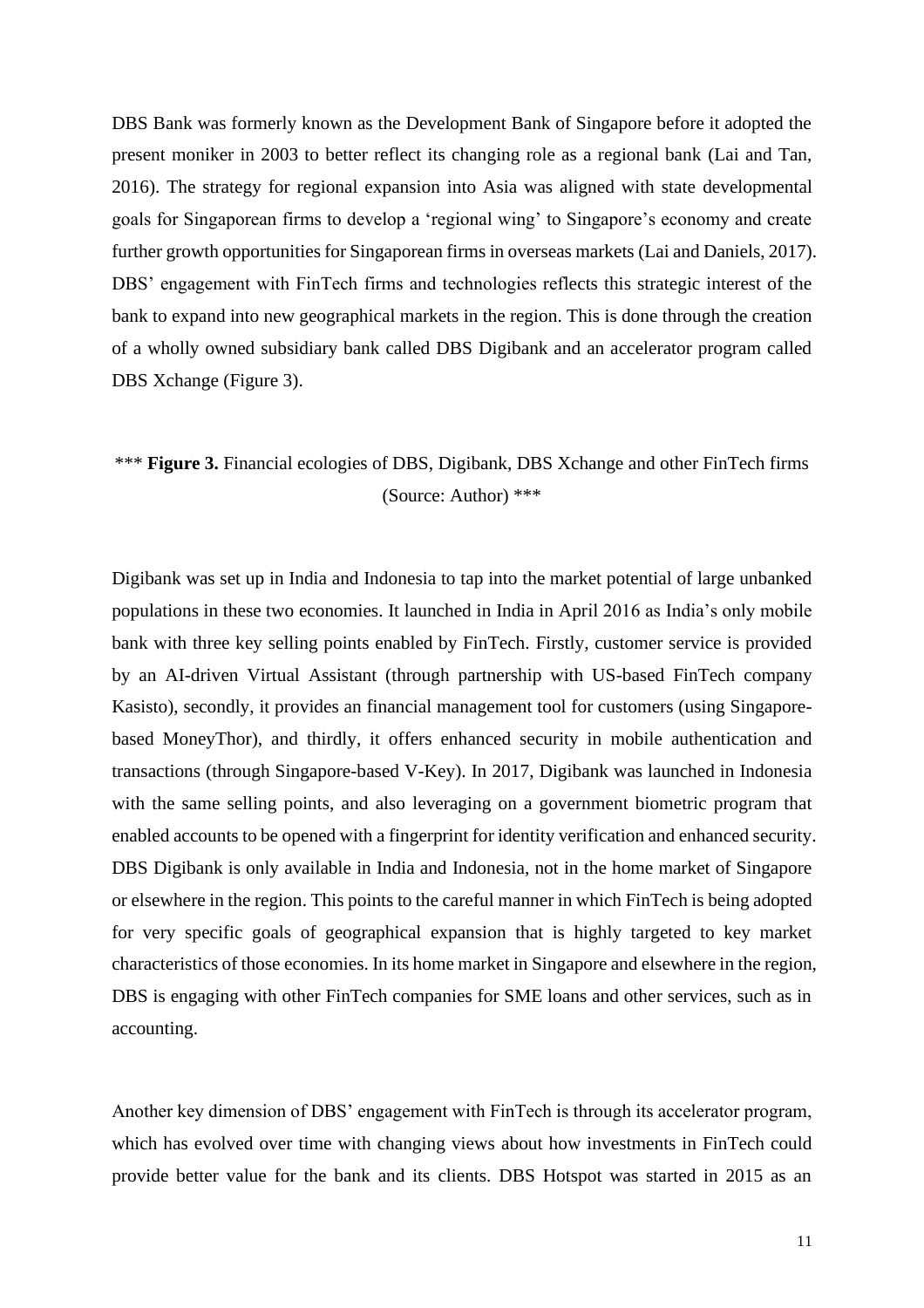intensive 3-month program, aimed at very early start-ups, to cultivate entrepreneurship in Singapore. The program offered participants workspace, access to industry mentors including angel investors and DBS executives, as well several entrepreneur awards worth SGD\$25,000 each (USD\$18,500). After monitoring the outcome of the accelerator program for a few years, DBS Hotspot was restructured into DBS Xchange in 2018 and launched in Singapore and Hong Kong, which are the two biggest financial centers and prominent FinTech hubs in Asia. This followed observations and reports that suggested accelerators and incubator programs have limited success with FinTech companies (Fintechnews Singapore, 2018). DBS Xchange is more specific in targeting four key areas of technology, namely AI, data science, immersive media and the Internet of Things (IoT). Unlike an accelerator program that offers funding and more general mentorship, DBS Xchange operates more specifically as a matching service targeted at DBS internal units and the bank's corporate clients, to help them find the right FinTech solutions from the pool of companies in DBS Xchange. The evolution of DBS Hotspot into DBS Xchange demonstrates how a bank's strategy could change from being broad and tentative and becoming more selective and targeted as the bank identifies specific product segments, markets and clients that could benefit from closer engagement with FinTech products and services, and what forms of engagement might be more productive for different clients and business segments.

#### *Case study 2: RBS – Protecting market share*

The Royal Bank of Scotland (RBS), based in the UK, is the retail banking arm of the Royal Bank of Scotland Group, which includes NatWest and Ulster Bank. At first glance, RBS' engagement with FinTech firms appears to be broader and more substantive compared to DBS. However, a closer examination of its FinTech relationships and digital banking operations reveals the selective and tentative nature of such engagements. Rather than establishing a digital banking arm under its own brand name, RBS has set up three standalone digital banks in the UK each with different foci (Figure 4). Esme, launched in 2017, is a digital lending platform targeted at the SME customers of NatWest; Mettle, launched in 2018, provides current account services for small businesses and offers mobile phone-based means of managing invoices and expenses; Bo, to be launched in late 2019, is to become RBS/NatWest's digital consumer bank with a new mobile platform that will offer savings and deposits products to retail customers. Although Mettle shares some staff with RBS, it operates independently in terms of forming partnerships and acquisitions with other FinTech firms. Esme and Mettle also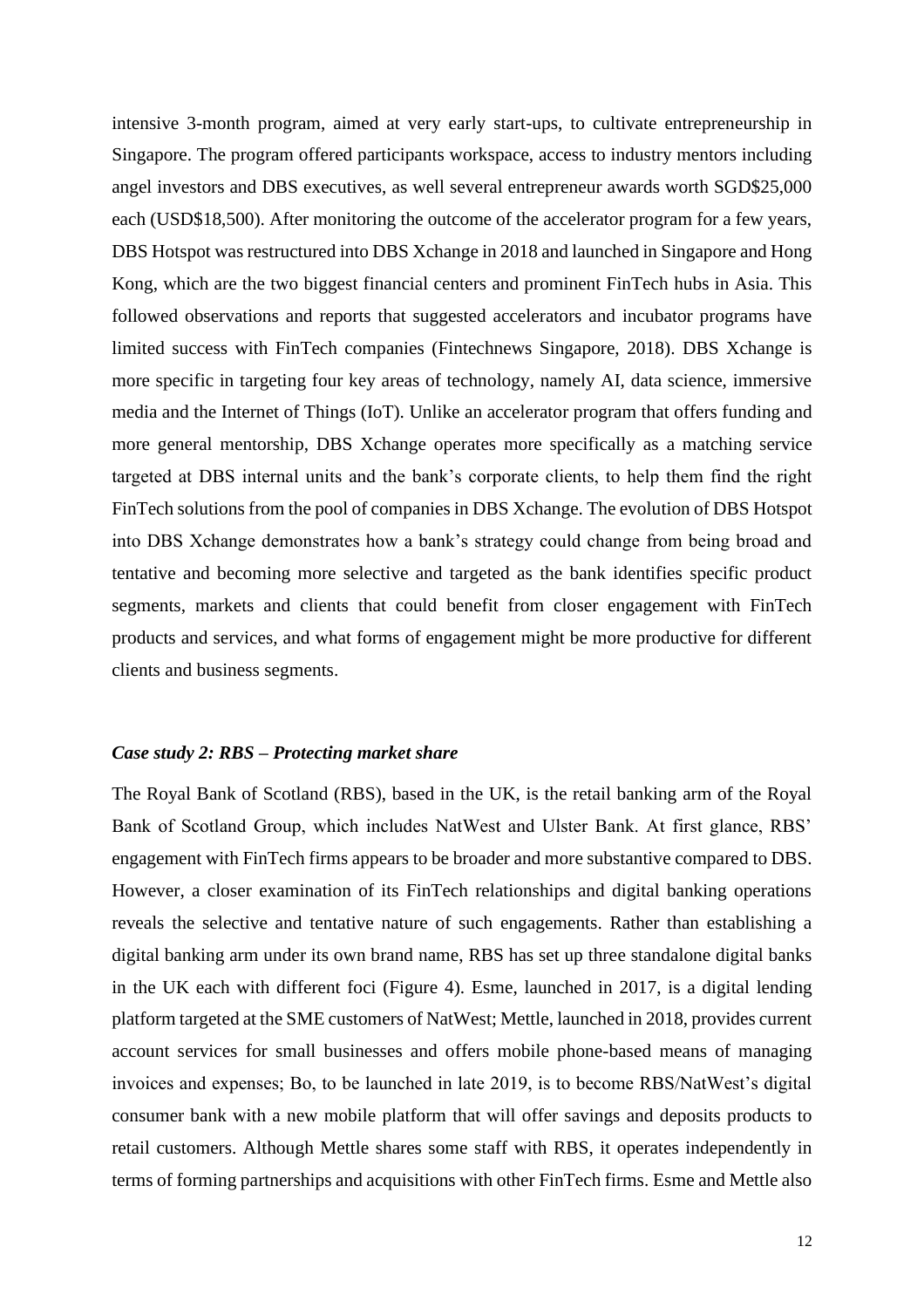benefit from being linked to RBS main banking systems for compliance needs, but they operate separate back offices, which are based on cloud computing and are therefore not tied to the bank's legacy IT system. "The philosophy is one of facilitating front- and back-office experimentation, unencumbered by the legacy IT systems, and with a venture capital-like approach that drip-feeds funding to the projects" (O'Neill, 2018).

## \*\*\* **Figure 4.** Financial ecologies of RBS and its digital banks (Mettle, Esme and Bo), with other FinTech firms. (Source: Author) \*\*\*

By setting up three digital banks with different specialization, RBS is able to experiment with new technologies and be agile in addressing consumer needs, while retaining control over its existing banking systems and databases. Without being encumbered by the bank's legacy systems, "new features would be added [to Mettle] over time in response to customer priorities, with its new platform allowing it to develop and deploy new products more quickly than in the past" (Megaw, 2018). Having spent much of the last decade recovering from the 2008 global financial crisis and focusing on bank restructuring after government bailout, RBS has since prioritized technological investment after returning to profit. The overall plan is to digitize and restructure the bank with £1.5bn committed over next two years. As it modernizes its existing IT system, which would take time, RBS is protecting its market share in the retail and SME banking by experimenting with standalone digital banks like Mettle and Bo.

This strategy of standalone digital banks also enables Mettle, Esme and Bo to have greater flexibility in engaging with various FinTech firms for new technologies and platforms that would improve financial services and customer experience for their specific clientele (be they SMEs or retail banking clients). They are making direct acquisitions of other FinTech companies, such as Mettle's acquisition of FreeAgent (providing cloud-based accounting software, which in turn acquired 60mo for data analytics and forecasting services), and Bo's 25% stake in Loot (a digital current account and money management app targeted at students and millennials), who is partnered with the payments giant Wirecard. These acquisitions and partnerships also point to the evolving nature of relationships between banks and FinTech firms and also amongst FinTech firms themselves as they seek new rounds of investments, partnerships and mergers & acquisitions in order to scale up operations, access more customers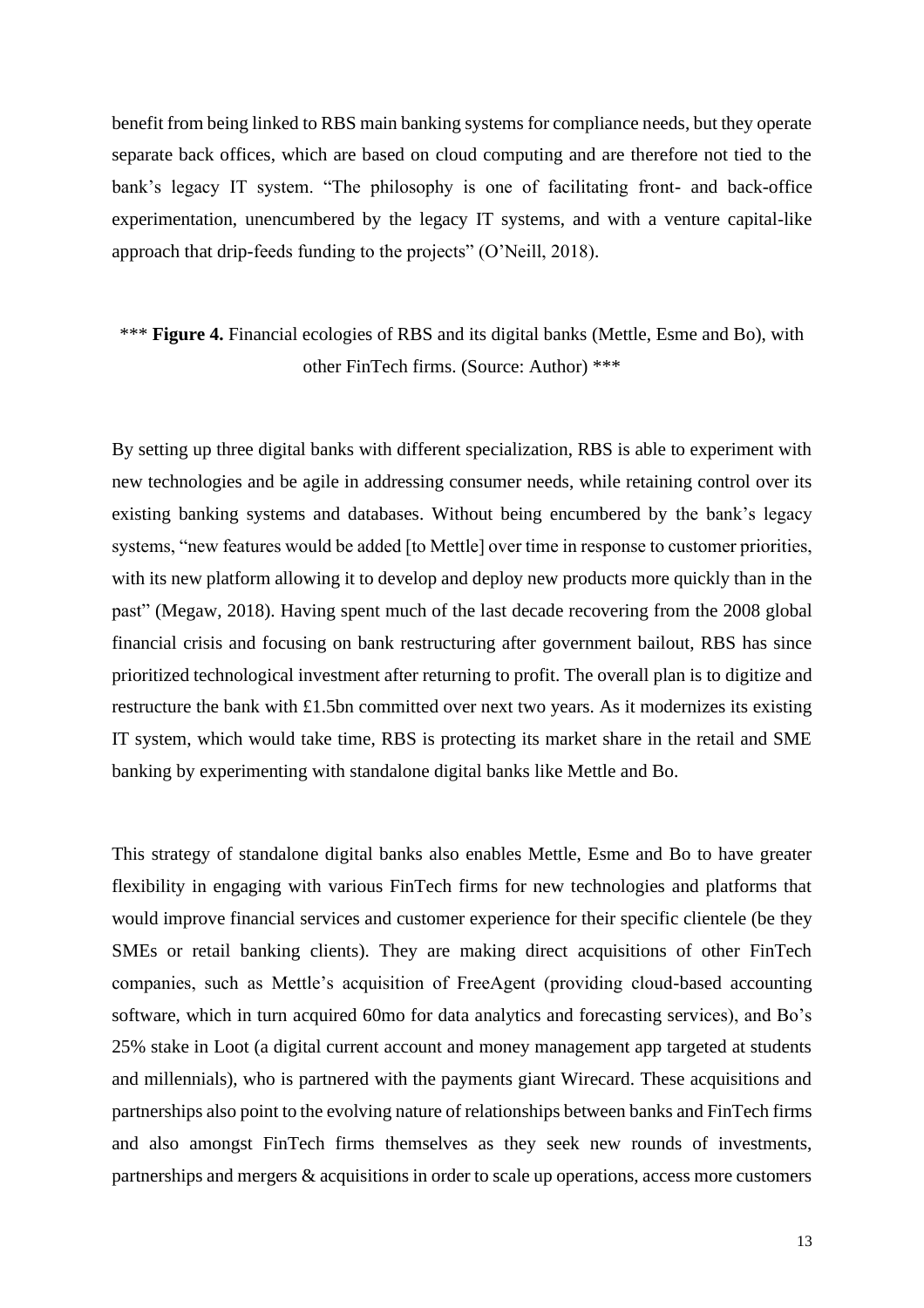or cash out (which is a priority of many startup firms). Labels such as 'challenger banks' or 'disruptors' are quite fluid as competitive relationships could also evolve into partnerships. For example, although Bo is said to be pitched as a rival to a number of other UK challenger banks, including Monzo, Revolut and Starling Bank, Bo itself also partners with Starling Bank in order to access a wide array of APIs to plug into (see Figure 4), and in doing so expand its suite of products and services.

While the case of RBS and the creation of standalone digital banks show how collaboration between banks and FinTech firms could result in new firm formation and organizational forms, it also illustrates some broader macro trends driven by FinTech in the form of new financial practices that are driven by user-data and based on mobile platforms. Instead of the batch processing and monthly updates familiar with traditional banks, the speed and accessibility introduced by FinTech firms has placed considerable pressure on banks to provide real-time updates, proactive alerts and customised solutions, especially when consumers have become used to managing ever more dimensions of their daily lives via digital apps and mobile platforms. Digital banks such as Mettle, Esme and Bo are arguably better positioned to provide highly personalized and customized solutions similar to what many consumers already experience with technology-based firms such as Google and Amazon.

#### **Conclusion**

In examining the ways in which FinTech firms and services are reshaping the intermediation function of banks and ways in financial institutions have engaged with FinTech firms, this chapter has questioned the positioning of banks as 'incumbents' vis-à-vis FinTech firms as 'disruptors' in the financial services industry. While banks have well established footholds on various segments of retail and corporate financial services and large customer base, they are facing increasing competition from FinTech firms. The latter, consisting of both large technology firms as well as small start-ups, are seen as non-financial companies entering into financial services provision and having competitive advantages through particularly innovative technologies, data analytics or customer information from other sources. Be that as it may, setting up banks and FinTech firms as direct competitors, as 'incumbents' versus 'disruptors', overly simplifies their roles and positions in the rapidly changing financial services industry. So far, what we have mostly observed from the industry is that of FinTech products and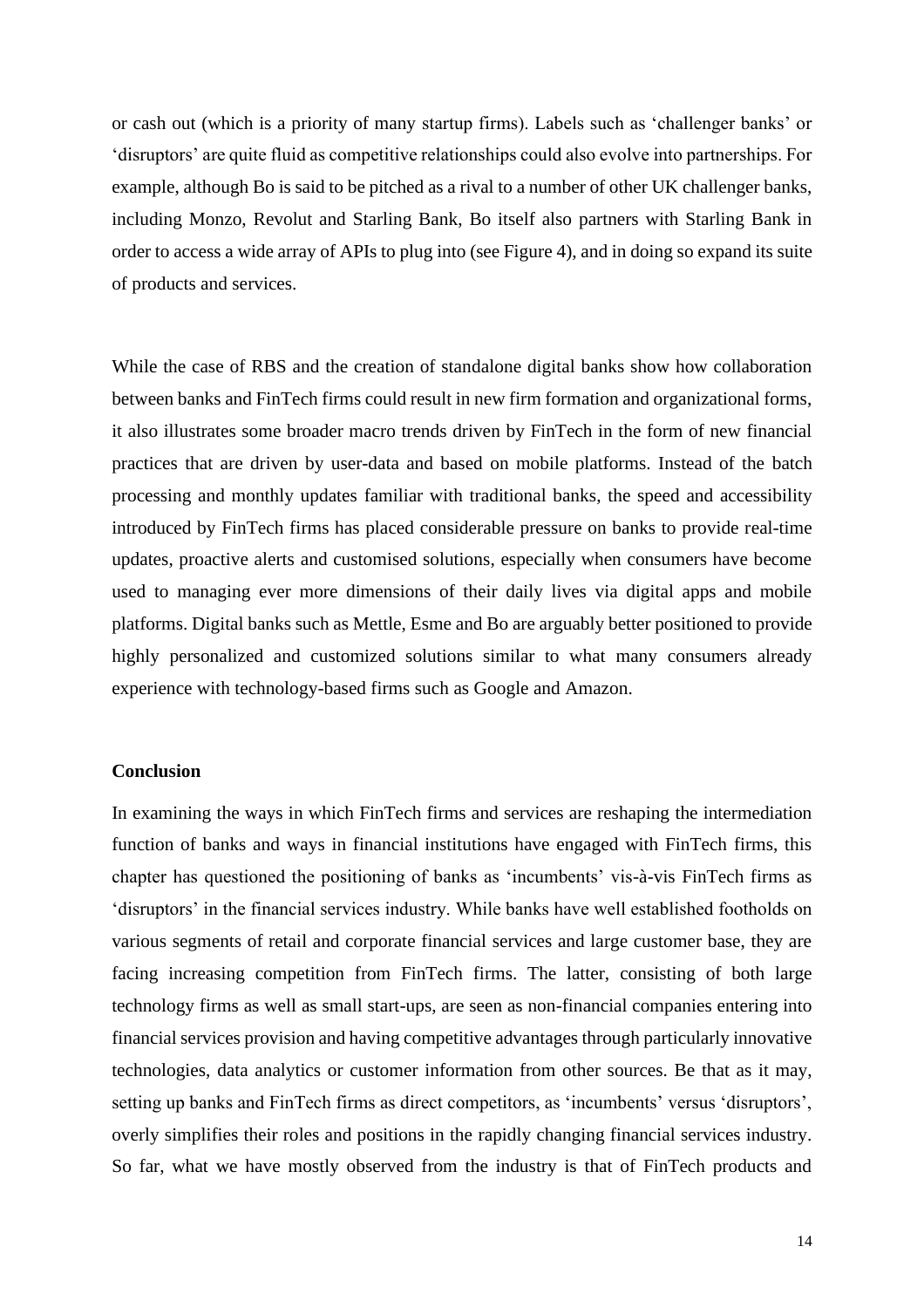services being enrolled into existing bank offerings, as complementary products, rather than FinTech firms completely replacing or substituting existing financial services.

Banks are also transforming themselves by incorporating new technologies (often through partnerships with or acquisitions of FinTech firms) and creating separate digital finance entities in order to experiment with new product offerings and systems management without being encumbered by existing banking legacy systems, which are very secure but difficult to collaborate with new platforms and technologies emerging from the FinTech space. As such, APIs are particularly useful and attractive channels through which banks and FinTech firms could draw on their respective advantages and overcome their own limitations in order to reach more customers and improve overall financial services offerings. As Open Banking and open API requirements are implemented in the UK in 2018 and Australia in 2019, these create further opportunities to observe industry response and whether different types of banks would be better positioned to benefit from such requirements.

Open banking requirements allow customers to more easily compare the offerings and results of different financial providers, and with open APIs customers can readily share their financial information with other providers, if they choose to do so, and make it much easier to transfer accounts, manage payments, and conduct transactions when changing from one bank to other banks and non-bank institutions. On the one hand, smaller banks and cooperatives are seen to potentially benefit from Open Banking as they are less encumbered with clunky legacy systems like the big banks and could make use of APIs to offer a wider array of financial services to a broader range of customers. On the other hand, big banks have more resources to fund investments into new technologies and divisions, or create new subsidiaries that could then later scale up new FinTech applications for greater market impact and returns. Banks are engaging with FinTech in various ways, ranging from aggressive launching of own digital banks to more tentative partnerships and diversification into a broader range of business information and lifestyle services in order to meet changing consumer demands. The cases of DBS and RBS demonstrate how banks engage with FinTech in selective and variegated ways in order to pursue particular goals, which could be about expansion into new product or geographical markets or to protect existing markets from the encroachment of new challenger banks.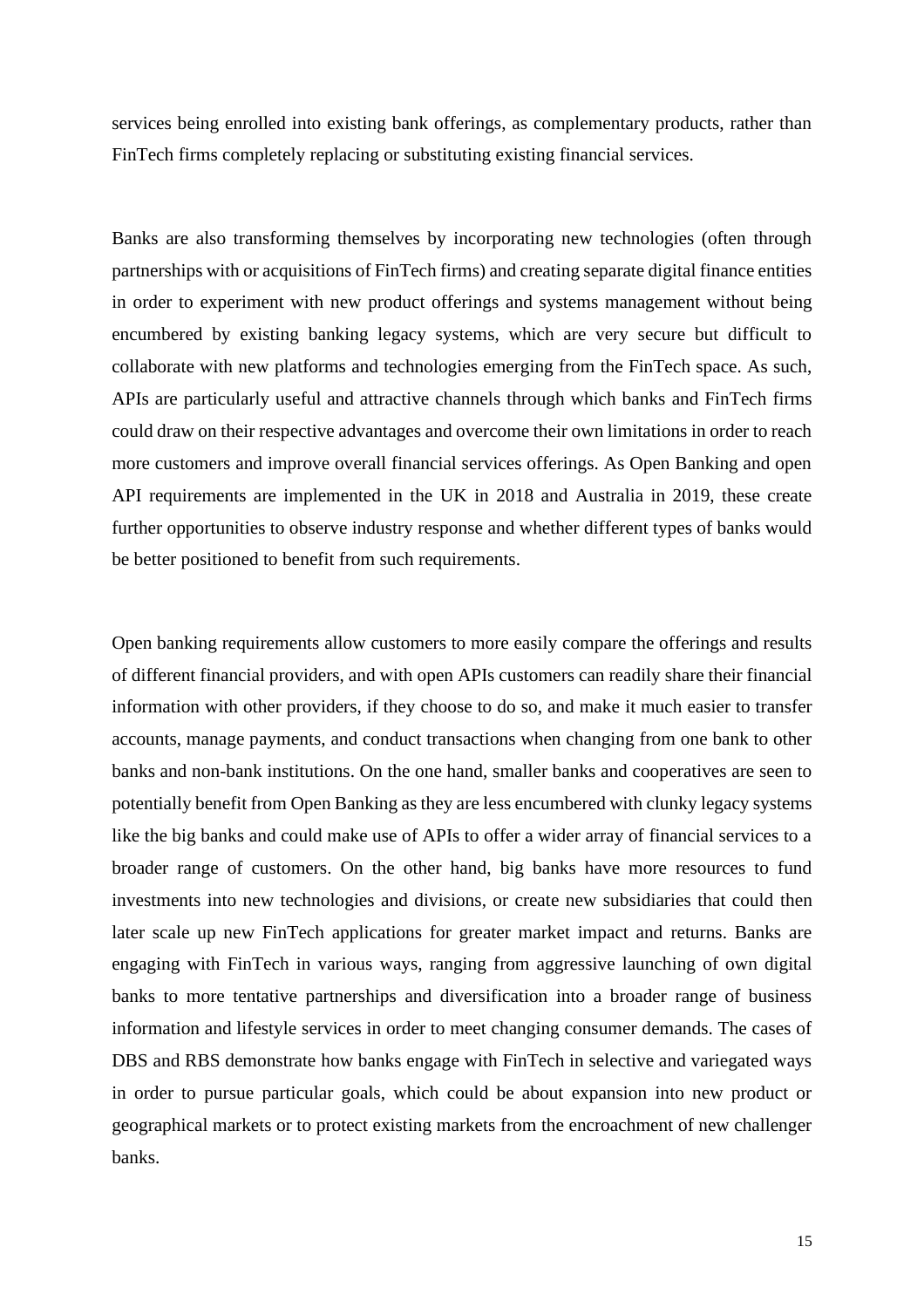This chapter has highlighted the value of using a financial ecologies approach (Lai, 2016, Langley and Leyshon, 2017a) to analyze changing roles and practices of different banks and FinTech firms, trace the emergence of new relationships and networks, and examine broader shifts in the market for financial products and business services. In the context of FinTech, the financial services industry can be studied as a coalition of smaller constitutive ecologies, with distinctive groupings of financial/technological knowledge and practices emerging in different places, with uneven connectivity and material outcomes. Such ecologies are constantly open to new elements, broken alliances and reconstitutions. DBS, for instance, changed its FinTech strategy from an accelerator (DBS Hotspot) to a more targeted 'matchmaking' service (DBS Xchange) based on the success rates of FinTech firms in its own accelerator programs and elsewhere. Bo is supposed to help RBS in its retail banking strategy by targeting retail banking customers with online current accounts and financial management tools; at the time of writing, however, Loot (in which RBS has a 25 percent stake through Bo) has gone into administration after it failed to secure further financial backing, which has raised questions regarding how that might affect RBS strategy of developing its own digital banks to fend off FinTech rivals such as Monzo and Revolut (Megaw, 2019). Qualitative field research is needed to investigate the nature of such partnerships and investments, how key actors bargain in such relationships, and the ways in which expectations and outcomes are managed from the perspectives of banks and FinTech firms, as well as negotiations with state actors in reconfiguring spaces of finance visà-vis technology in new regulatory frameworks. Taking a financial ecologies approach to examine the changing intermediary function of banks could bring new insights into issues of power in economic processes and the nature of inter-firm and inter-industry networks in global finance.

As seen in the above case studies, different market conditions and regulatory environments, (such as whether there is a large segment of unbanked population or whether a mature banking market means greater competition for digital challenger banks) present different opportunities and limitations for banks and FinTech firms in the provision of financial products and services. The partnerships and acquisitions of FinTech firms also seem to display a certain home market bias in terms of concentration in Singapore for DBS and in London and Edinburgh by RBS. This chimes with a certain 'sticky' quality associated with financial ecologies, which could preserve existing relationships or processes, or might generate new momentum when new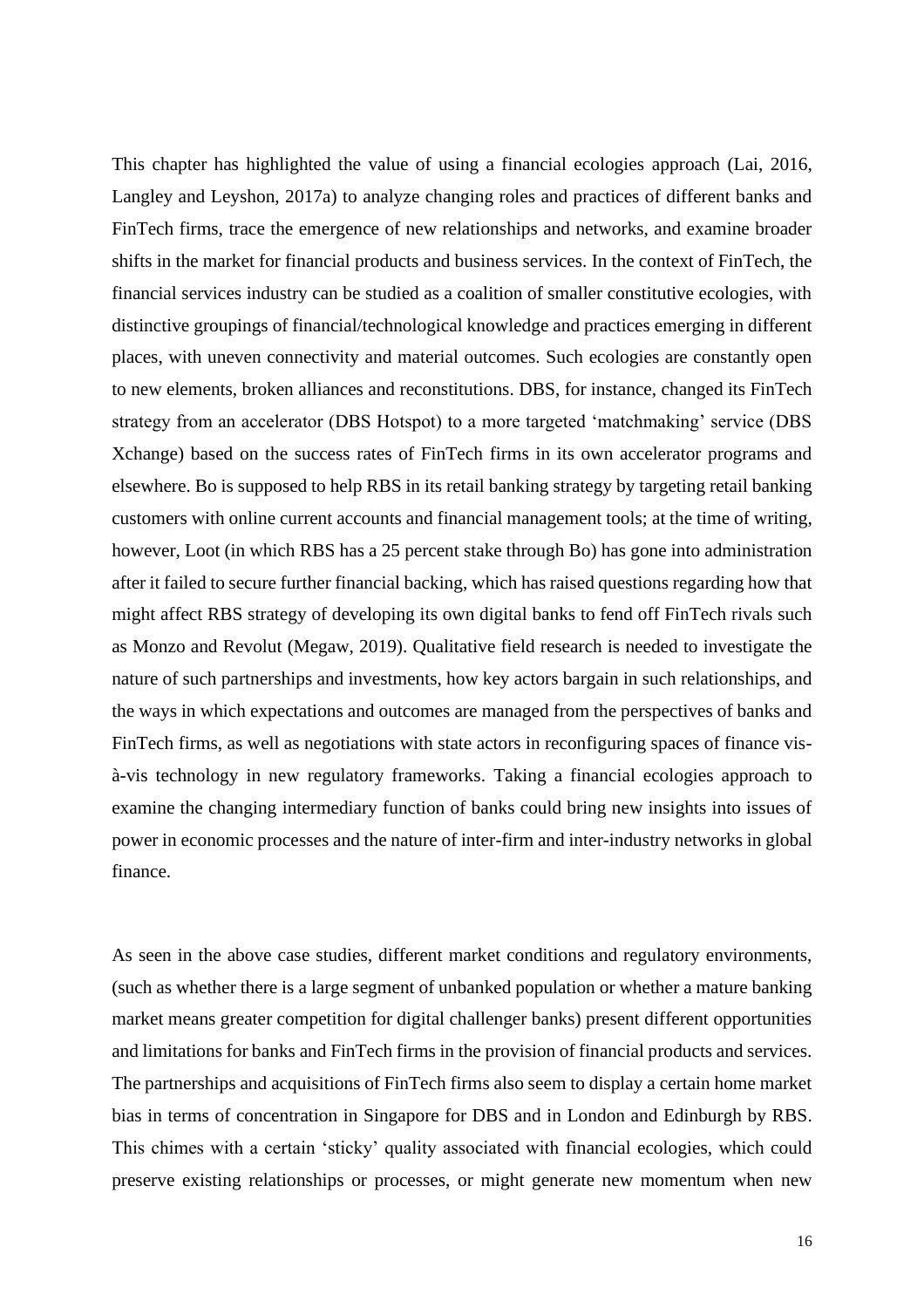pathways are set into motion. Does that reflect certain spatial tendencies of knowledge and business networks in banking-FinTech relationships? While there has been a lot written about the agglomeration of financial services and firms in financial centers, and of technology firms in science parks and high-tech clusters, how might FinTech change existing clusters and network patterns? These raise further questions for financial geographers interested in how FinTech might change existing understandings of the roles of banks and financial institutions, the nature of financial innovation, and key considerations for financial center development in the future.

#### **References**

- ARNOLD, M. (2018) 'Five ways banks are responding to the fintech threat', *Financial Times*, https://www.ft.com/content/d0ab6b84-c183-11e8-84cd-9e601db069b8. [Accessed 15 May 2019].
- CAROLAN, M. (2019) 'Capitalizing on financing ecologies: The world making properties of peer-to-peer lending through everyday entrepreneurship', *Geoforum,* 102: 17-26.
- DUNCOMBE, R. & BOATENG, R. (2009) 'Mobile Phones and Financial Services in Developing Countries: A Review of Concepts, Methods, Issues, Evidence and Future Research Directions', *Third World Quarterly,* 30(7): 1237-1258.
- FINTECHNEWS SINGAPORE (2018) 'Accelerators Aren't Helping Fintechs, So DBS Banks On Problem Matchmaking Instead', *Fintechnews Singapore*, http://fintechnews.sg/25396/ai/dbs-bank-startup-fintech-startup-xchange-match/ [Accessed 15 May 2019].
- HENDRIKSE, R., BASSENS, D. & VAN MEETEREN, M. (2018) 'The Appleization of finance: Charting incumbent finance's embrace of FinTech', *Finance and Society,* 4(2): 159-180.
- HUSSAIN, N. Z. (2017) 'CYBG bets on fintech as open banking looms', https://www.reuters.com/article/uk-cybg-results/cybg-bets-on-fintech-as-openbanking-looms-idUKKBN1DL0L2 [Accessed 15 May 2019].
- LAI, K. P. Y. (2016) 'Financial advisors, financial ecologies and the variegated financialisation of everyday investors', *Transactions of the Institute of British Geographers,* 41(1): 27- 40.
- LAI, K. P. Y. & DANIELS, J. A. (2017) 'Financialisation of Singaporean banks and the production of variegated financial capitalism', in CHRISTOPHERS, B., LEYSHON,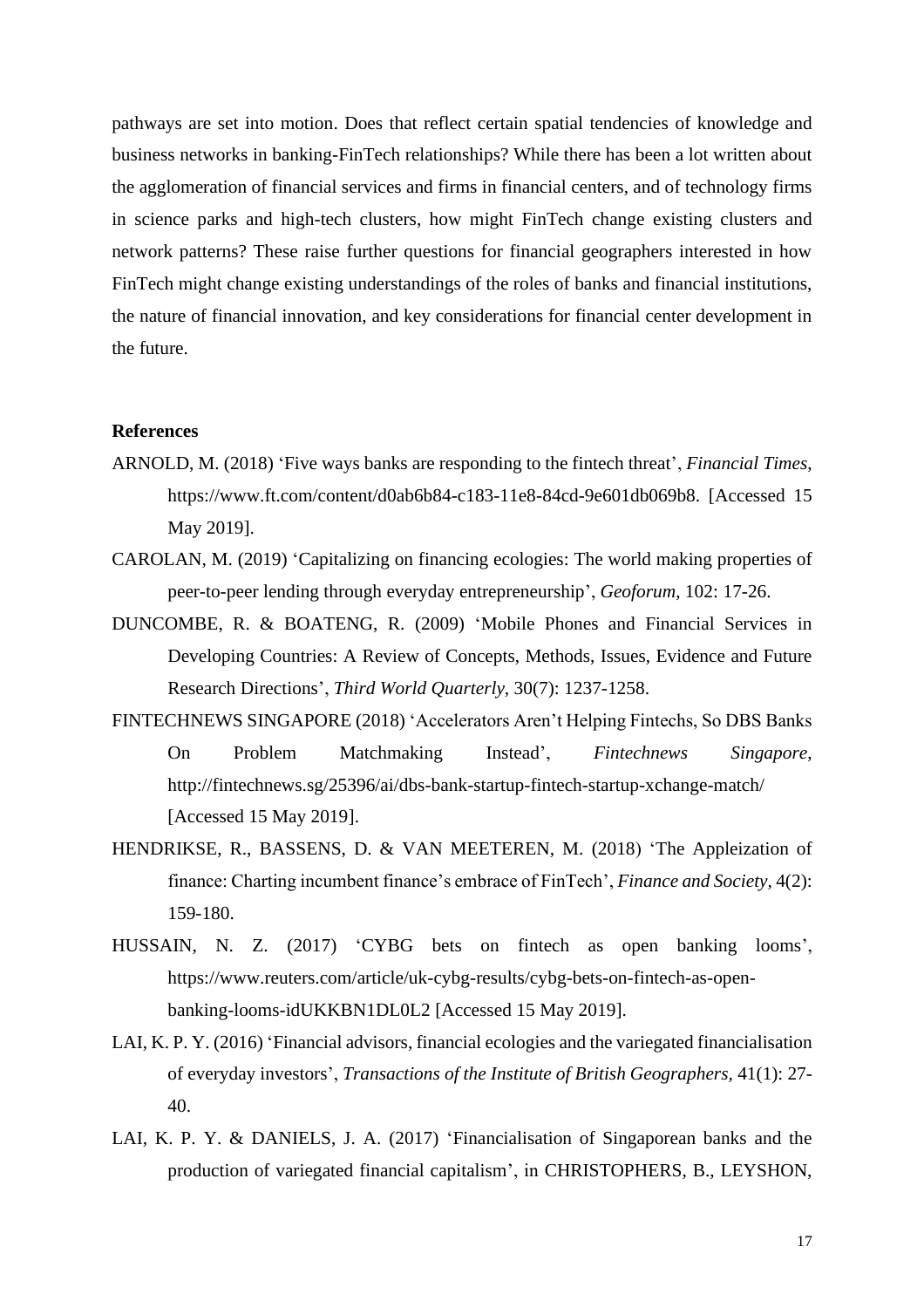A. & MANN, G. (eds.) *Money and Finance After the Crisis: Critical Thinking for Uncertain Times.* United Kingdom: Wiley-Blackwell, pp. 217-244.

- LAI, K. P. Y. & TAN, C. H. (2016) ' "Neighbours First, Bankers Second": Mobilising financial citizenship in Singapore', *Geoforum,* 64: 65-77.
- LANGLEY, P. & LEYSHON, A. (2017a) 'Capitalizing on the crowd: The monetary and financial ecologies of crowdfunding', *Environment and Planning A: Economy and Space,* 49(5): 1019-1039.
- LANGLEY, P. & LEYSHON, A. (2017b) 'Platform capitalism: the intermediation and capitalization of digital economic circulation', *Finance and Society,* 3(1): 11-31.
- LOOMIS, J. M. (2018) 'Rescaling and reframing poverty: Financial coaching and the pedagogical spaces of financial inclusion in Boston, Massachusetts', *Geoforum,* 95: 143-152.
- MEGAW, N. (2018) 'Royal Bank of Scotland to launch digital bank for SMEs', *Financial Times*, https://www.ft.com/content/fbb6d92c-e108-11e8-a6e5-792428919cee [Accessed 15 May 2019].
- MEGAW, N. (2019) 'RBS-backed fintech Loot enters administration', *Financial Times*, https://www.ft.com/content/5ed36cce-7c99-11e9-81d2-f785092ab560 [Accessed 31 May 2019].
- O'NEILL, D. (2018) 'RBS kicks off wave of digital bank offshoots', *Euromoney*, https://www.euromoney.com/article/b1bwpg6gc0zflw/rbs-kicks-off-wave-of-digitalbank-offshoots [Accessed 30 May 2019].
- ROSENMAN, E. (2019) 'The geographies of social finance: Poverty regulation through the 'invisible heart' of markets', *Progress in Human Geography,* 43 (1): 141–162.
- ROY, A. (2010) *Poverty capital: Microfinance and the making of development,* London, Routledge.
- THE ECONOMIST (2015) 'The fintech revolution', *The Economist*, https://www.economist.com/leaders/2015/05/09/the-fintech-revolution [Accessed 15 May 2019].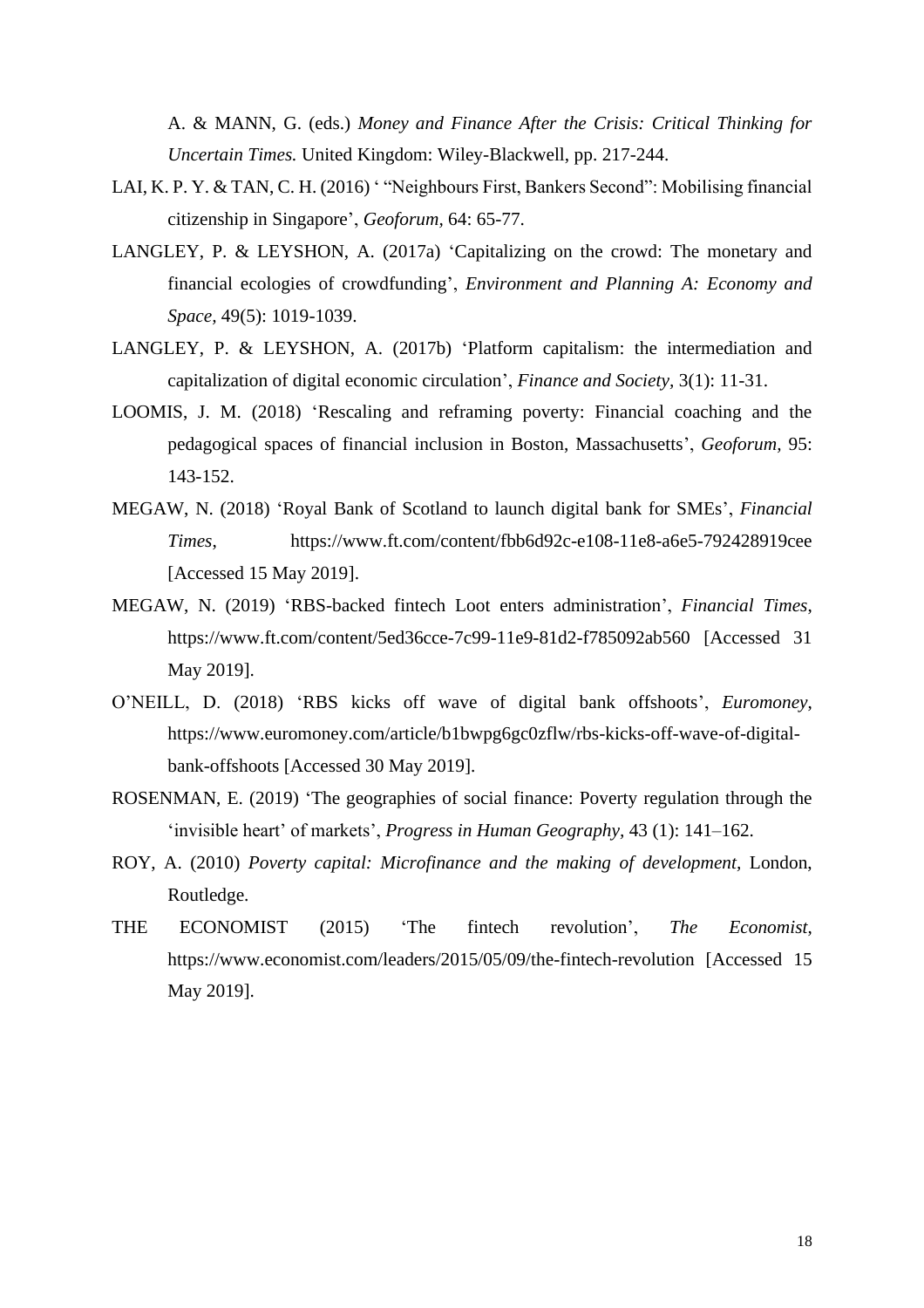Figure 1. API connects banking services and FinTech applications to meet customer needs. (Source: Author)

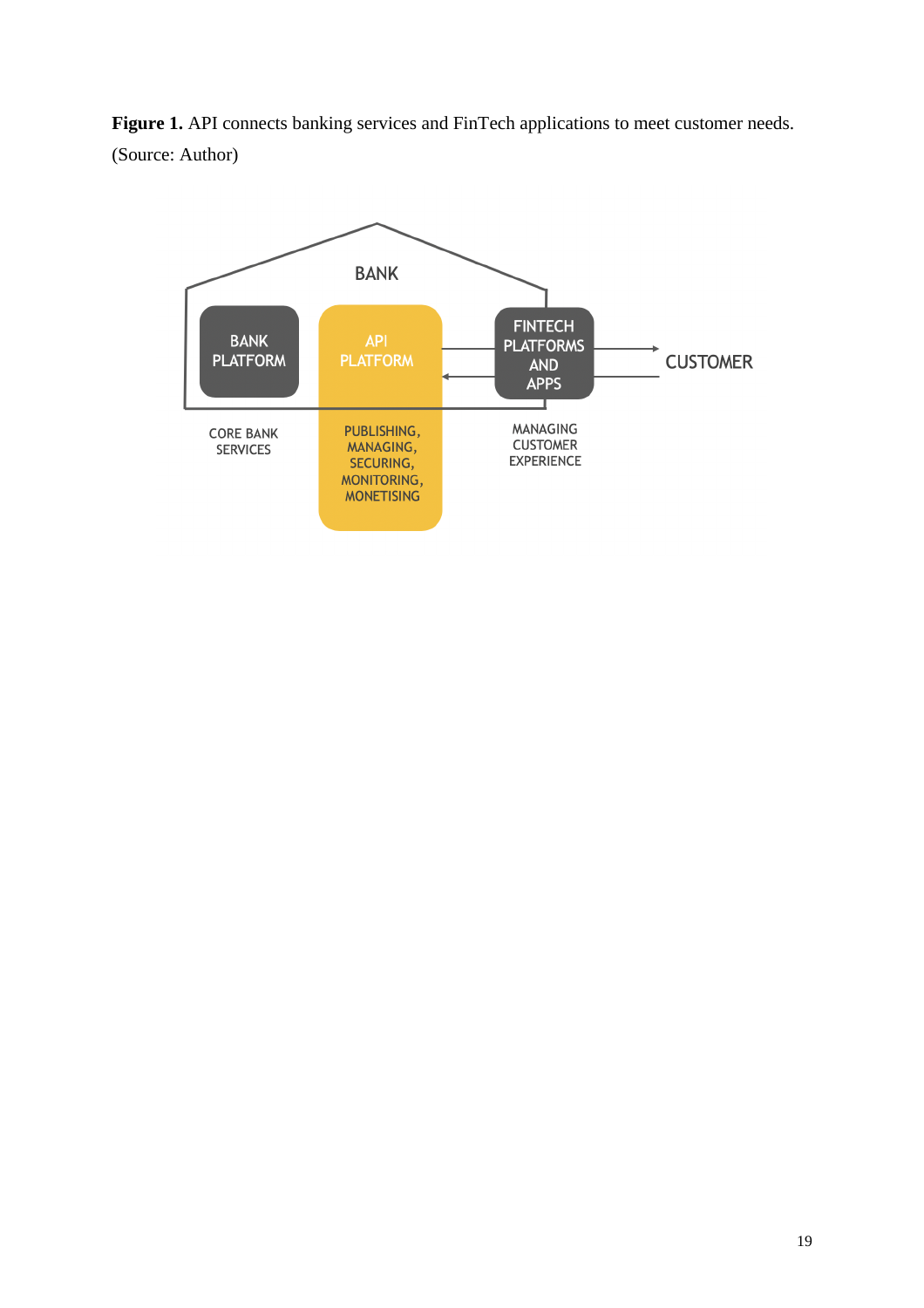| Sales and marketing APIs |                                             | <b>Account management APIs</b> |                                               | <b>Transaction APIs</b> |                                 | Core banking APIs |                  |
|--------------------------|---------------------------------------------|--------------------------------|-----------------------------------------------|-------------------------|---------------------------------|-------------------|------------------|
| C1                       | Card issuing                                | AS                             | Accounting services                           | <b>BP</b>               | <b>Banking Payments</b>         | D                 | Deposits         |
| <b>OW</b>                | Online/mobile wallets                       | 3PI                            | Cross account and third-<br>party integration | <b>MP</b>               | Mobile Payments                 |                   | Lending          |
| PA                       | (m)POS acquisition                          | CS                             | Customer support                              | <b>BT</b>               | P <sub>2</sub> P bank transfers | <b>SME</b>        | SME cross-border |
| <b>PSL</b>               | Partnerships, Special<br>offers and Loyalty | $\overline{R}$                 | Regulation                                    | <b>TS</b>               | <b>Trading services</b>         |                   |                  |
|                          |                                             | S                              | Security                                      |                         |                                 |                   |                  |

# **Figure 2a.** Different types of API functions (Source: Author)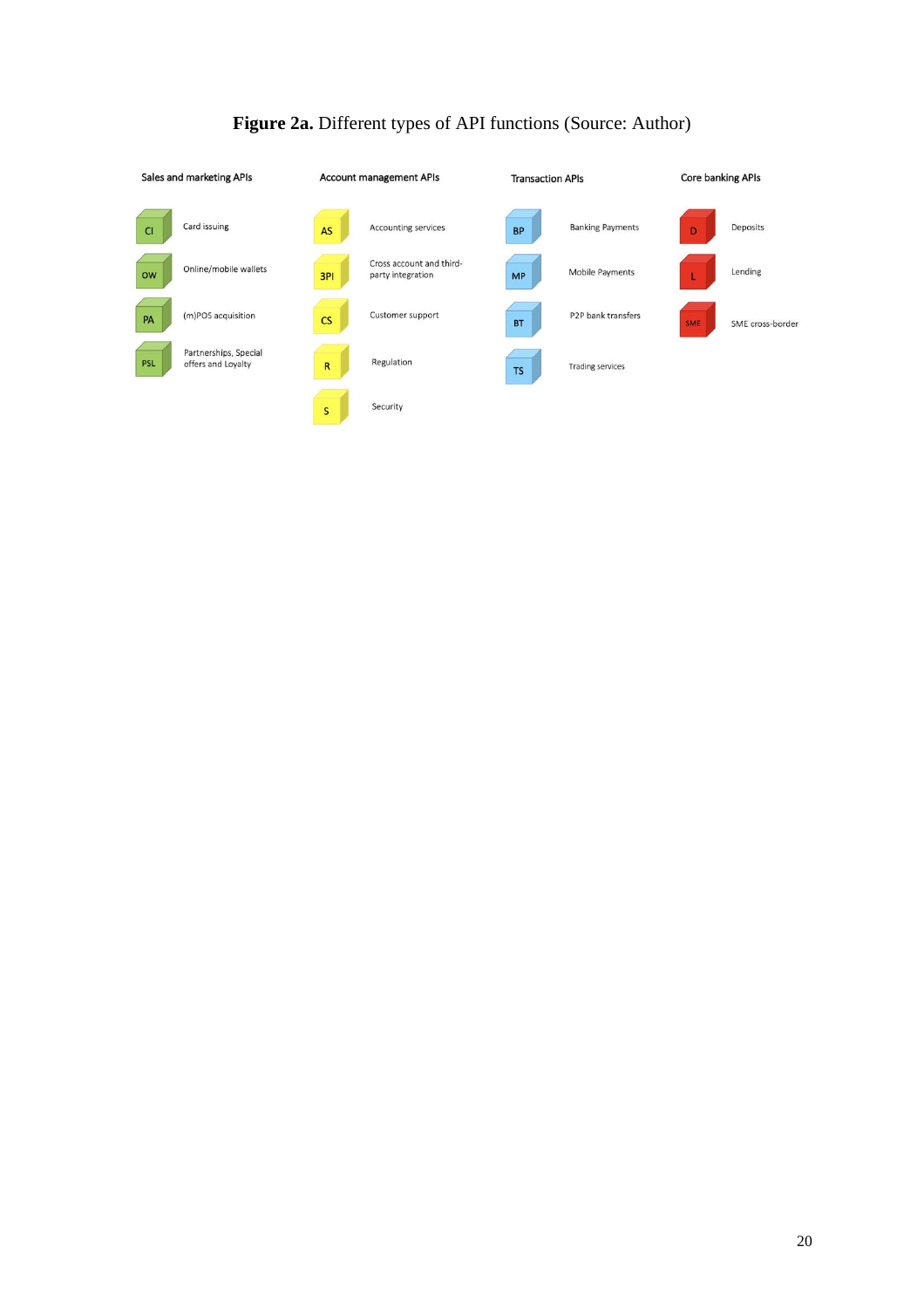

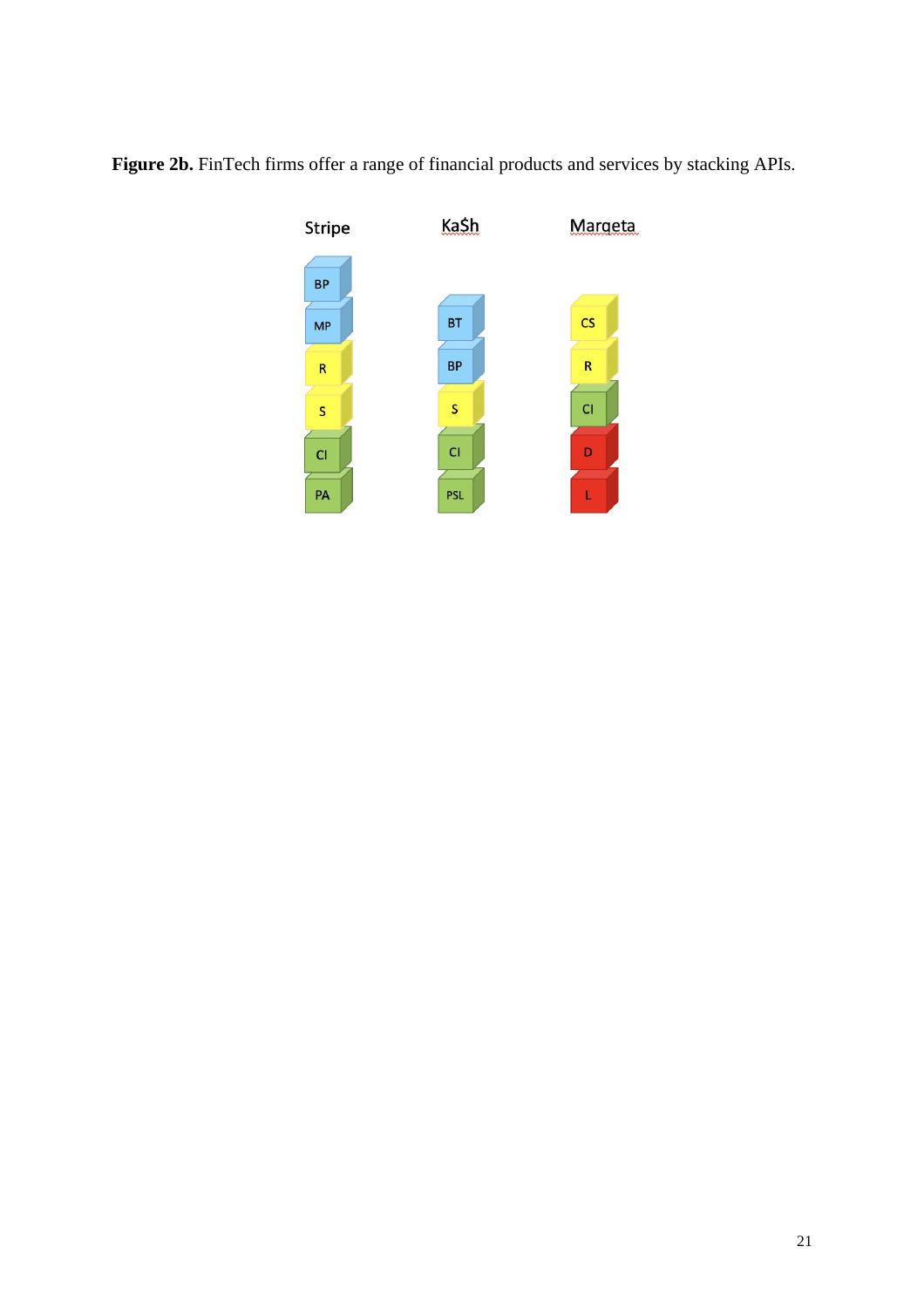**Figure 3.** Financial ecologies of DBS, Digibank, DBS Xchange and other FinTech firms (Source: Author)